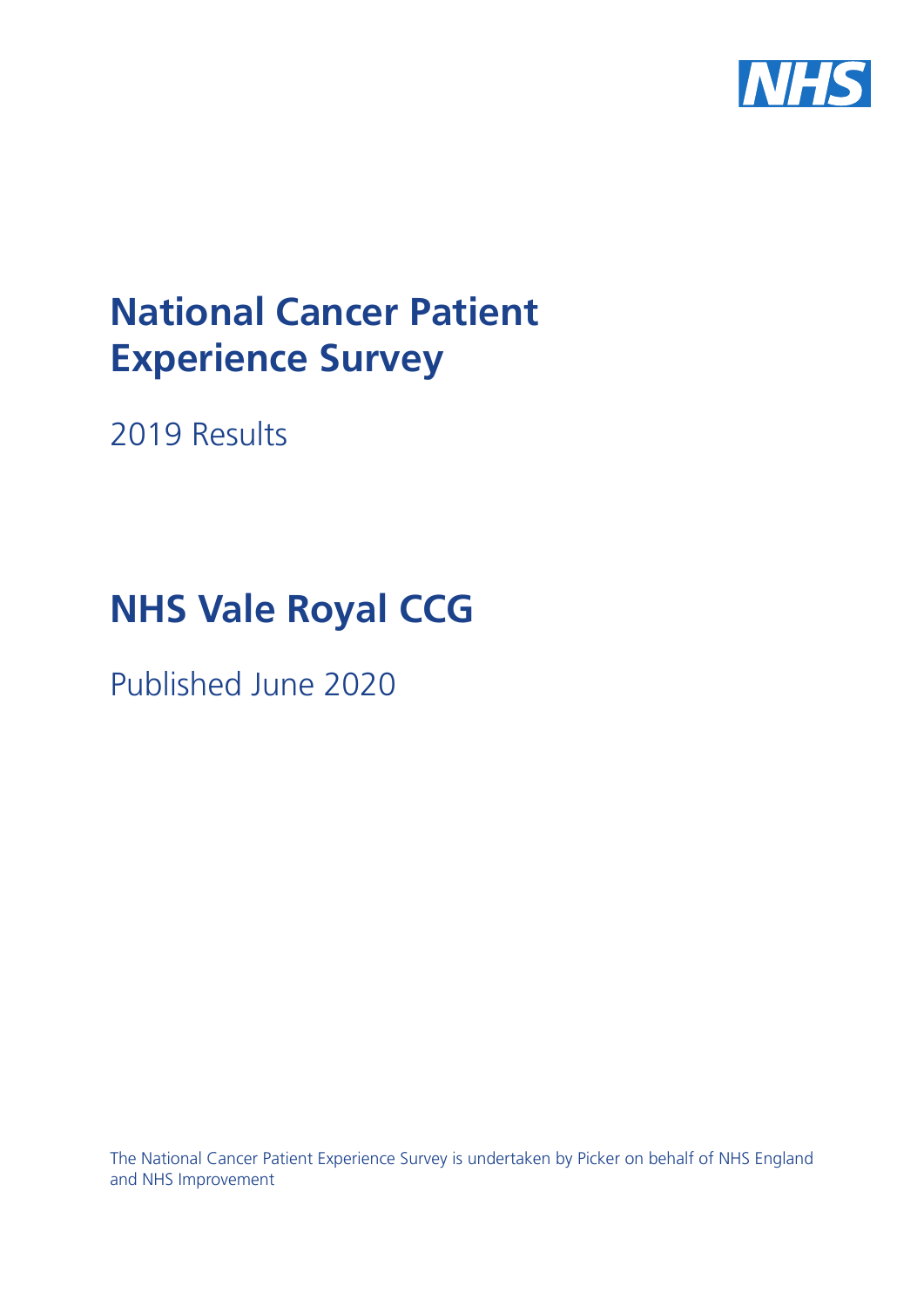# **Executive Summary** Case Mix Adjusted scores

#### **Cancer Dashboard Questions**

The following seven questions are included in phase 1 of the Cancer Dashboard developed by Public Health England and NHS England:

Q61. Patient's average rating of care scored from very poor to very good

| $\Omega$ | $\overline{2}$   | 3                                                             | 5 | 6 | 7 | 8   | 9 | 10                                                                                            |
|----------|------------------|---------------------------------------------------------------|---|---|---|-----|---|-----------------------------------------------------------------------------------------------|
|          |                  |                                                               |   |   |   | 8.9 |   |                                                                                               |
| 86%      |                  |                                                               |   |   |   |     |   | Q18. Patient definitely involved as much as they wanted in decisions about care and treatment |
|          |                  |                                                               |   |   |   |     |   | Q19. Patient given the name of a CNS who would support them through their treatment           |
| 88%      |                  | Q20. Patient found it very or quite easy to contact their CNS |   |   |   |     |   |                                                                                               |
|          |                  |                                                               |   |   |   |     |   | Q39. Patient always felt they were treated with respect and dignity while in hospital         |
| 96%      | leaving hospital |                                                               |   |   |   |     |   | Q41. Hospital staff told patient who to contact if worried about condition or treatment after |
| 62%      | treatment        |                                                               |   |   |   |     |   | Q55. General practice staff definitely did everything they could to support patient during    |

### **Questions Outside Expected Range**

|                                                                                                                         |            | Case Mix Adjusted Scores   |                            |                   |
|-------------------------------------------------------------------------------------------------------------------------|------------|----------------------------|----------------------------|-------------------|
|                                                                                                                         | 2019 Score | Lower<br>Expected<br>Range | Upper<br>Expected<br>Range | National<br>Score |
| Q2. Patient thought they were seen as soon as necessary                                                                 | 93%        | 76%                        | 92%                        | 84%               |
| Q5. Received all the information needed about the test                                                                  | 100%       | 90%                        | 100%                       | 95%               |
| Q17. Patient definitely told about side effects that could affect them in the future                                    | 73%        | 46%                        | 67%                        | 57%               |
| Q21. Patient got understandable answers to important questions all or most of the time                                  | 97%        | 79%                        | 96%                        | 87%               |
| [Q43. Patient definitely found hospital staff to discuss worries or fears during their outpatient<br>∣or day case visit | 84%        | 59%                        | 82%                        | 71%               |

|                                                                                     |            | Case Mix Adjusted Scores   |                            |                   |
|-------------------------------------------------------------------------------------|------------|----------------------------|----------------------------|-------------------|
|                                                                                     | 2019 Score | Lower<br>Expected<br>Range | Upper<br>Expected<br>Range | National<br>Score |
| Q24. Hospital staff gave information on getting financial help or possible benefits | 46%        | 49%                        | 76%                        | 63%               |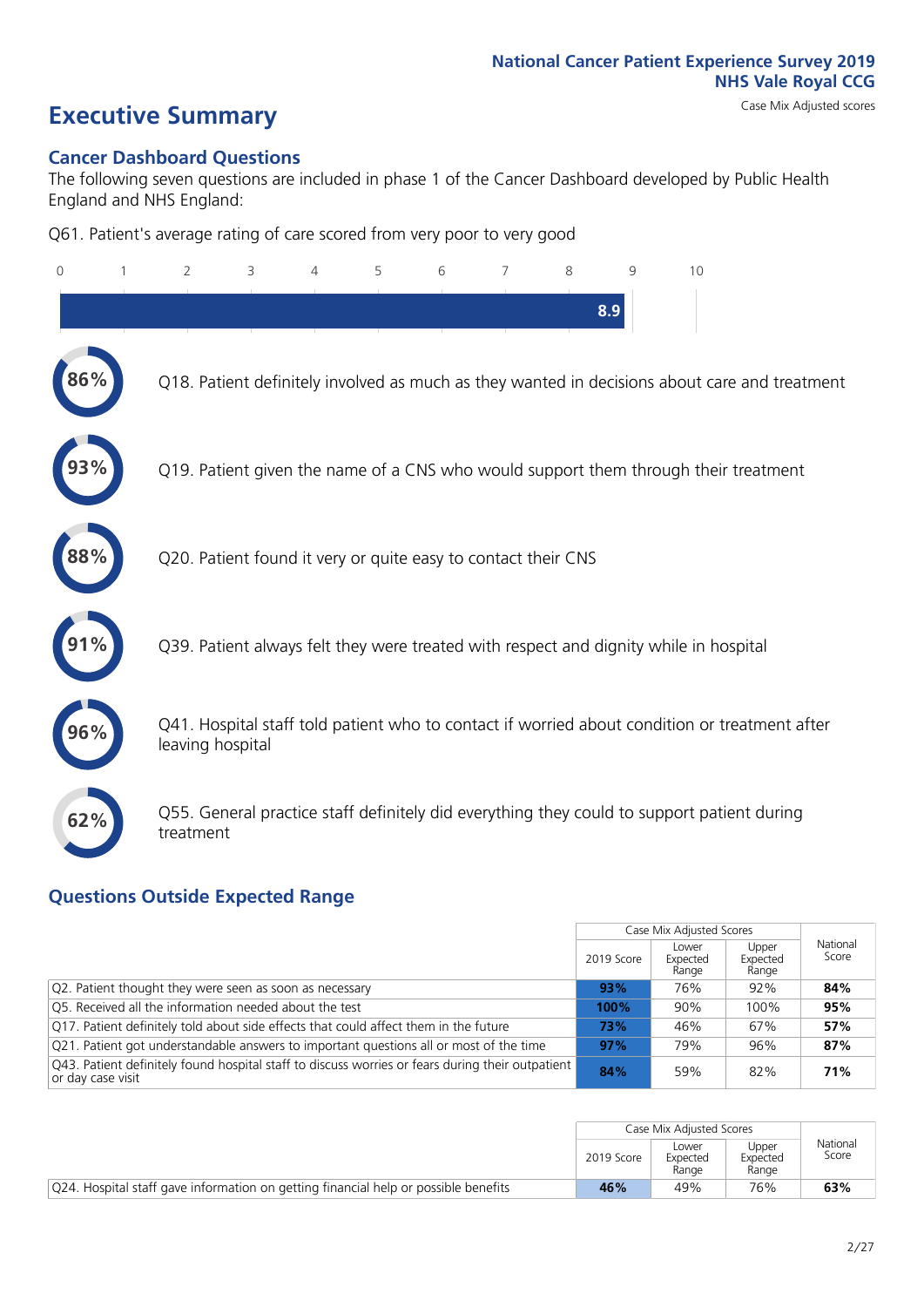### **Introduction**

The National Cancer Patient Experience Survey 2019 is the ninth iteration of the survey first undertaken in 2010. It has been designed to monitor national progress on cancer care; to provide information to drive local quality improvements; to assist commissioners and providers of cancer care; and to inform the work of the various charities and stakeholder groups supporting cancer patients.

The survey was overseen by a national Cancer Patient Experience Advisory Group. This Advisory Group set the principles and objectives of the survey programme and guided questionnaire development. The survey was commissioned and managed by NHS England. The survey provider, Picker, is responsible for designing, running and analysing the survey.

The 2019 survey involved 143 NHS Trusts. Out of 111,366 people, 67,858 people responded to the survey, yielding a response rate of 61%.

## **Methodology**

#### **Eligibility, eldwork and survey methods**

The sample for the survey included all adult (aged 16 and over) NHS patients, with a confirmed primary diagnosis of cancer, discharged from an NHS Trust after an inpatient episode or day case attendance for cancer related treatment in the months of April, May and June 2019. The fieldwork for the survey was undertaken between December 2019 and March 2020.

As in the previous four years, the survey used a mixed mode methodology. Questionnaires were sent by post, with two reminders where necessary, but also included an option to complete the questionnaire online. A Freephone helpline and email was available for respondents to opt out, ask questions about the survey, enable them to complete their questionnaire over the phone and provide access to a translation and interpreting facility for those whose first language was not English.

#### **Case-mix adjustment**

Both unadjusted and adjusted scores are presented in this report. Case-mix adjusted scores allows us to account for the impact that differing patient populations might have on results. By using the case-mix adjusted estimates we can obtain a greater understanding of how a CCG is performing given their patient population. The factors taken into account in this case-mix adjustment are gender, age, ethnic group, deprivation, and tumour group.

#### **Scoring methodology**

Fifty-two questions from the questionnaire are scored as these questions relate directly to patient experience. For all but one question (Q61), scores are presented as the percentage of positive responses out of all scored responses. For Q61, respondents rate their overall care on a scale of 0 to 10, of which the average was calculated for this question's presented score. The percentages in this report have been rounded to the nearest percentage point. Therefore, in some cases the figures do not appear to add up to 100%.

#### **Statistical significance**

In the reporting of 2019 results, appropriate statistical tests have been undertaken to identify unadjusted scores for which the change over time is 'statistically significant'. Thirty-seven scored questions in 2019 have been compared with those of 2018 and a statistically significant change between the two years has been reported where identified.

For the scored questions that are comparable beyond 2018, statistically significant change over the five years has also been reported where identified. A statistically significant difference means that the change in the result is very unlikely to have occurred by sampling variation.

#### **Suppression**

#### **Question-level suppression**

For scores where the base size per question is  $<$ 21, the score will be suppressed and replaced with an asterisk (\*). The base size will include neutral response options.

#### **Double suppression**

If any group within a particular sub-group breakdown (such as the tumour group breakdown) has <21 responses, then the figure for this particular group is suppressed and replaced with an asterisk (\*). If there is only one group within the sub-group breakdown that has <21 respondents, and is therefore suppressed, the group with the next lowest number of respondents is also supressed and replaced with an asterisk (\*) (regardless if it is greater than or less than 21).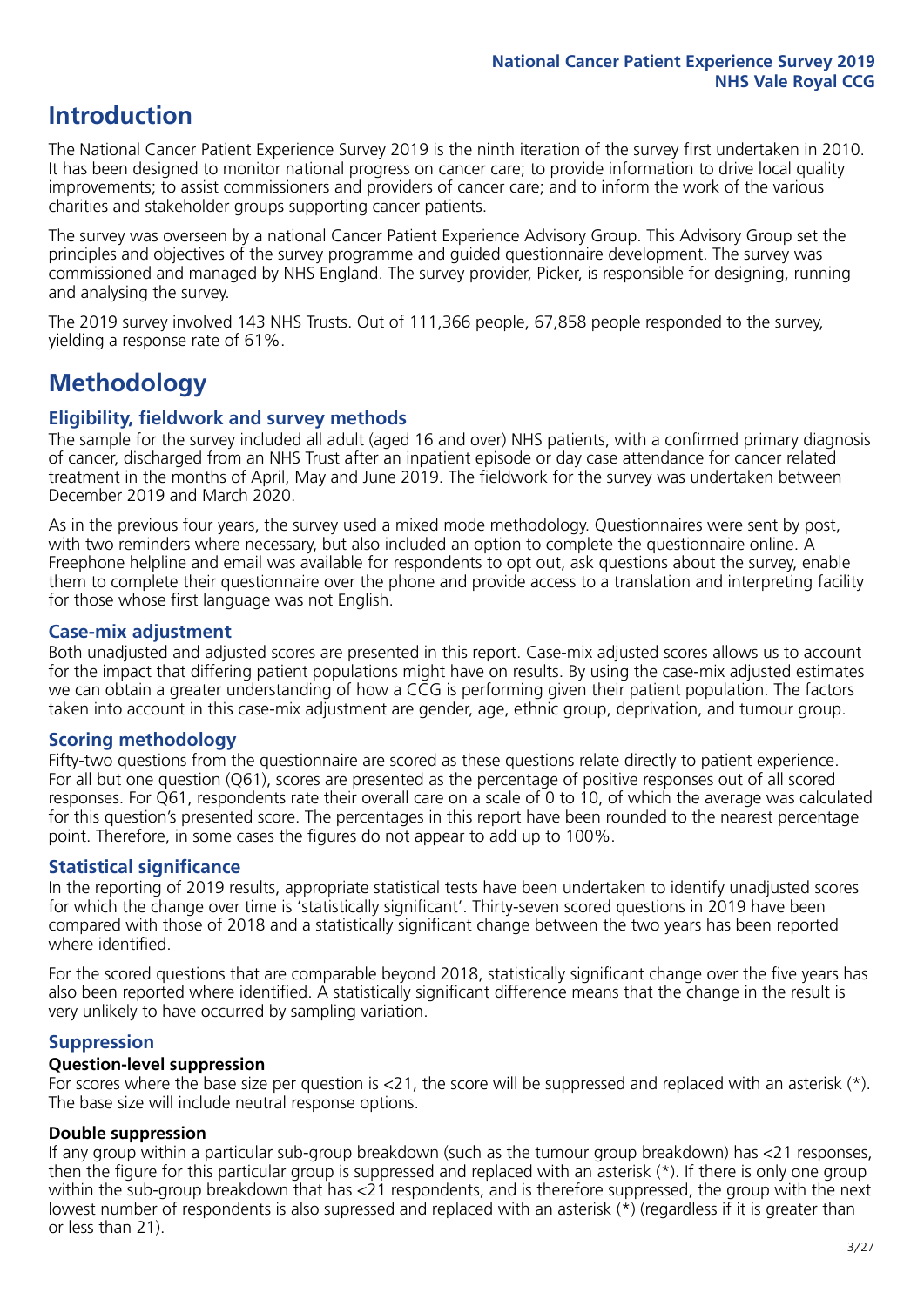### **Understanding the results**

This report shows how this CCG scored for each question in the survey, compared with national results and previous year's results. It is aimed at helping individual CCGs to understand their performance and identify areas for local improvement. Below is a description of the type of results presented within this report and how to understand them.

#### **Expected range charts**

The expected range charts in this report show a bar with the lowest and highest score received for each question nationally. Within this bar, an expected range is given (in grey) and a black diamond represents the actual score for this CCG.

CCGs whose score is above the upper limit of the expected range (in the dark blue) are positive outliers, with a score statistically significantly higher than the national mean. This indicates that the CCG performs better than what CCGs of the same size and demographics are expected to perform. The opposite is true if the score is below the lower limit of the expected range (in the light blue); these are negative outliers. For scores within the expected range (in the grey), the score is what we would expect given the CCG's size and demographics.

#### **Comparability tables**

The comparability tables show the 2018 and 2019 unadjusted scores for this CCG for each scored question. If there is a significant change from 2018 and 2019 or overall from 2015 to 2019, an arrow will be presented for the direction of change. The adjusted 2019 score will also be presented for each scored question along with the lower and upper expected range and national score. Scores above the upper limit of the expected range will be highlighted dark blue, scores below the lower limit of the expected range will be highlighted light blue, and scores within the lower and upper limit of the expected ranges will be highlighted grey.

#### **Tumour type tables**

The tumour type tables show the unadjusted scores for each scored question for each of the 13 tumour groups. The national score for that tumour group is also shown. Unadjusted scores for the same tumour type across different CCGs may not be comparable, as they do not account for the impact that differing patient populations might have on results. Central nervous system is abbreviated as 'CNS' and lower gastrointestinal tract is abbreviated as 'LGT' throughout this report.

#### **Year on year charts**

The year on year charts show five columns representing the unadjusted scores of the last five years (2015, 2016, 2017, 2018 and 2019) for each scored question.

#### **Notes on specific questions**

Following the development phase of the 2019 survey, several changes were made to the questionnaire. Six scored questions were amended (Q5, Q18, Q30, Q35, Q56 and Q60) and one non-scored question (Q29) was amended that impacted the comparability of questions Q30 to Q41. Of all questions changed or impacted by change, only Q60 is presented with historical comparisons; though the results should be interpreted with caution.

#### **Unadjusted data and case-mix adjusted data**

Unadjusted data should be used to see the actual responses from patients relating to the CCG. Case-mix adjusted data, together with expected ranges, should be used to understand whether the results are significantly higher or lower than national results taking account of the patient mix.

### **Further information**

This research was carried out in accordance with the international standard for organisations conducting social research (accreditation to ISO20252:2012; certificate number GB08/74322). The 2019 survey data has been produced and published in line with the Code of Practice for Official Statistics.

For more information on the methodology, please see the Technical Document. It can be viewed along with the 2019 questionnaire and survey quidance on the website at [www.ncpes.co.uk](https://www.ncpes.co.uk/supporting-documents). For all other outputs at National, Trust, CCG and Cancer Alliance level, please see the PDF reports, Excel tables and dashboards at [www.ncpes.co.uk.](https://www.ncpes.co.uk/current-results)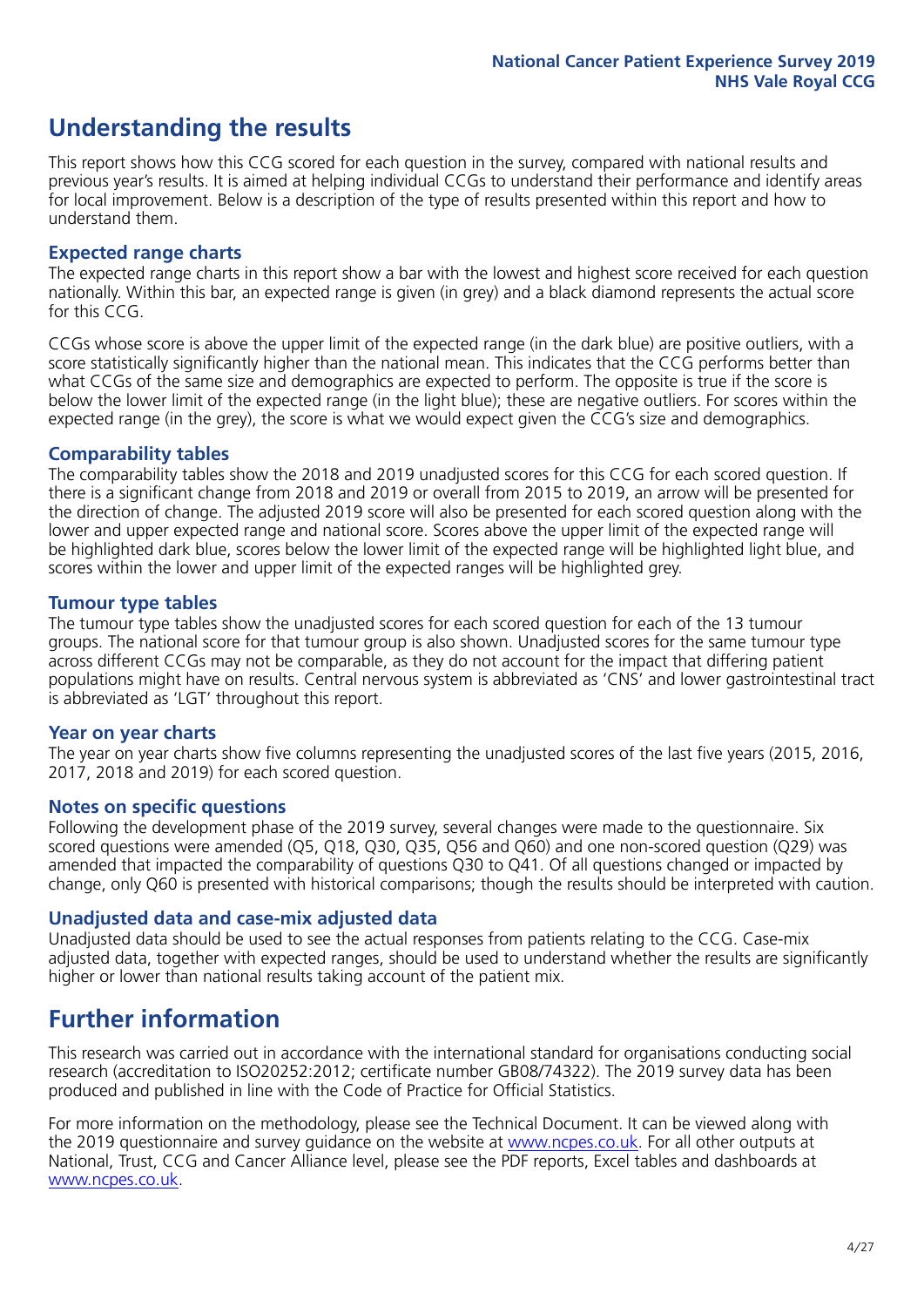### **Response Rate**

#### **Overall Response Rate**

92 patients responded out of a total of 154 patients, resulting in a response rate of 60%.

|          | Sample Size | Adjusted<br>Sample | Completed | Response Rate |
|----------|-------------|--------------------|-----------|---------------|
| CCG      | 170         | 154                | 92        | 60%           |
| National | 119.855     | 111.366            | 67.858    | 61%           |

#### **Respondents by Survey Type**

|                            | Number of<br>Respondents |
|----------------------------|--------------------------|
| Online                     | 8                        |
| Paper                      | 84                       |
| Phone                      |                          |
| <b>Translation Service</b> |                          |

#### **Respondents by Tumour Group**

|                      | Number of<br>Respondents |
|----------------------|--------------------------|
| Brain / CNS          | ∩                        |
| <b>Breast</b>        | 11                       |
| Colorectal / LGT     | 10                       |
| Gynaecological       | 5                        |
| Haematological       | 16                       |
| <b>Head and Neck</b> | 4                        |
| Lung                 | 9                        |
| Prostate             | 9                        |
| Sarcoma              | 4                        |
| Skin                 | Ω                        |
| Upper Gastro         | 6                        |
| Urological           | 10                       |
| Other                | 8                        |

#### **Respondents by Age and Gender**

Respondents year of birth has been used to determine age. This information has been amalgamated into 8 age bands. The age and gender distribution for the CCG was as follows:

|        | Age 16-24 | Age 25-34 | Age 35-44 | Age 45-54 | Age 55-64 | Age 65-74 | Age 75-84 | Age 85+ | Total |
|--------|-----------|-----------|-----------|-----------|-----------|-----------|-----------|---------|-------|
| Male   |           |           |           |           | 10        | 26        | 10        | 4       | 53    |
| Female |           |           |           |           | 13        | 12        |           |         | 39    |
| Total  |           |           |           |           | 23        | 38        |           | 4       | 92    |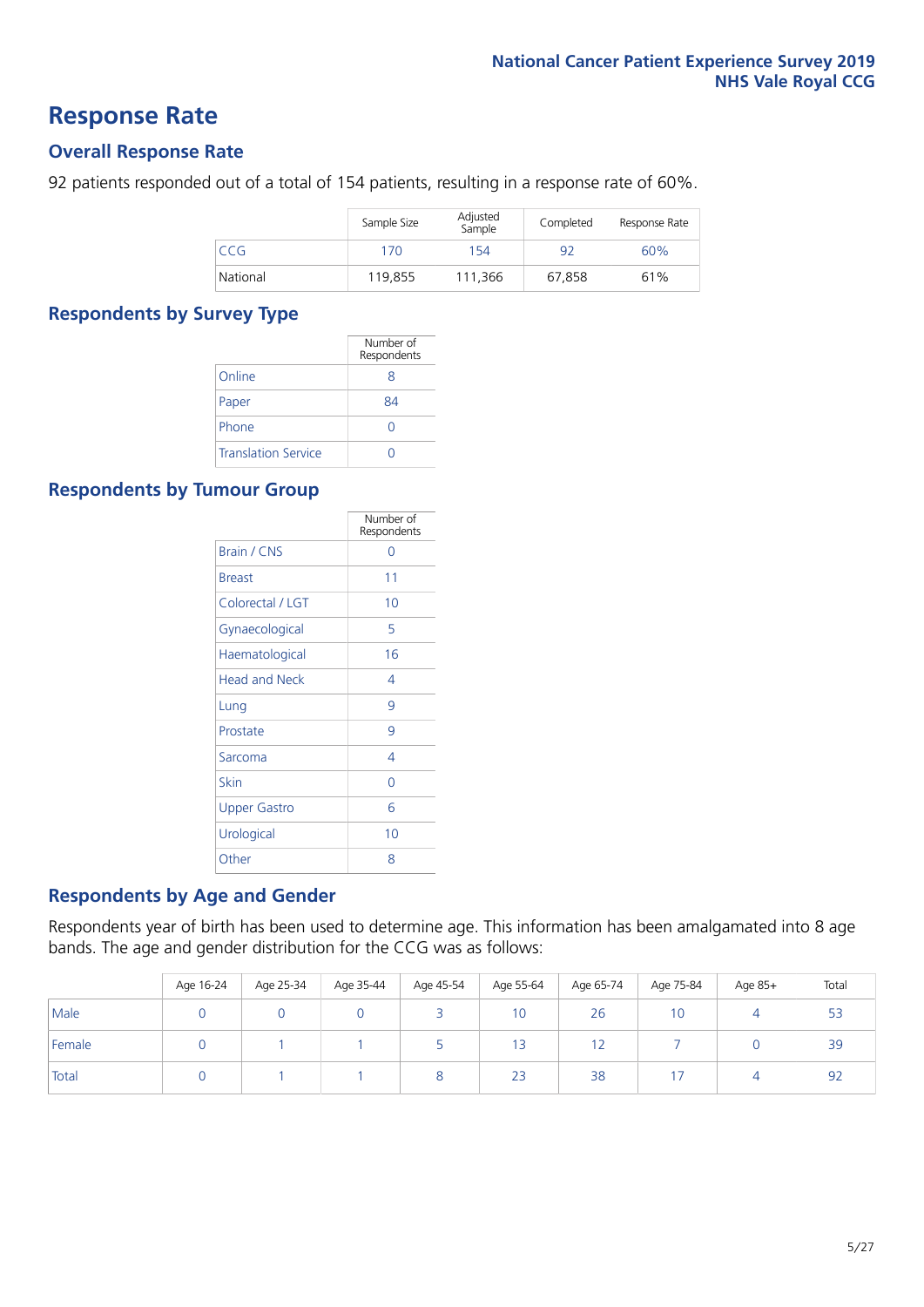# **Expected Range Charts**

| Lower Expected Range<br>Average                                                                                                                                                                                                                                                                                                                                                                                                                                                                                             | Upper Expected Range<br>Case Mix Adjusted Score |     |     |     |     |     |     |                   |                                 |                        |
|-----------------------------------------------------------------------------------------------------------------------------------------------------------------------------------------------------------------------------------------------------------------------------------------------------------------------------------------------------------------------------------------------------------------------------------------------------------------------------------------------------------------------------|-------------------------------------------------|-----|-----|-----|-----|-----|-----|-------------------|---------------------------------|------------------------|
| <b>SEEING YOUR GP</b><br>Q1. Saw GP once or twice before being told they needed to go to<br>hospital<br>Q2. Patient thought they were seen as soon as necessary                                                                                                                                                                                                                                                                                                                                                             | 0%                                              | 10% | 20% | 30% | 40% | 50% | 60% | 70%               | 80%<br>87%                      | 90% 100%<br>93%        |
| <b>DIAGNOSTIC TESTS</b><br>Q5. Received all the information needed about the test<br>Q6. The length of time waiting for the test to be done was about<br>right<br>Q7. Test results explained in completely understandable way                                                                                                                                                                                                                                                                                               | 0%                                              | 10% | 20% | 30% | 40% | 50% | 60% | 70%               | 80%<br>90%<br>91%<br>86%        | 100%<br>100%           |
| <b>FINDING OUT WHAT WAS WRONG WITH YOU</b><br>Q10. Patient told they could bring a family member or friend when<br>first told they had cancer<br>Q11. Patient felt they were told sensitively that they had cancer<br>Q12. Patient completely understood the explanation of what was<br>wrong<br>Q13. Patient given easy to understand written information about<br>the type of cancer they had                                                                                                                             | 0%                                              | 10% | 20% | 30% | 40% | 50% | 60% | 70%<br>75%        | 80%<br>80%<br>89%<br>82%        | 90% 100%               |
| <b>DECIDING THE BEST TREATMENT FOR YOU</b><br>Q14. Patient felt that treatment options were completely explained<br>Q15. Patient felt possible side effects were definitely explained in<br>an understandable way<br>Q16. Patient definitely given practical advice and support in dealing<br>with side effects of treatment<br>Q17. Patient definitely told about side effects that could affect<br>them in the future<br>Q18. Patient definitely involved as much as they wanted in<br>decisions about care and treatment | 0%                                              | 10% | 20% | 30% | 40% | 50% | 60% | 70%<br>74%<br>73% | 90%<br>80%<br>89%<br>79%<br>86% | 100%                   |
| <b>CLINICAL NURSE SPECIALIST (CNS)</b><br>Q19. Patient given the name of a CNS who would support them<br>through their treatment<br>Q20. Patient found it very or quite easy to contact their CNS<br>Q21. Patient got understandable answers to important questions<br>all or most of the time                                                                                                                                                                                                                              | 0%                                              | 10% | 20% | 30% | 40% | 50% | 60% | 70%               | 80%<br>88%                      | 90% 100%<br>93%<br>97% |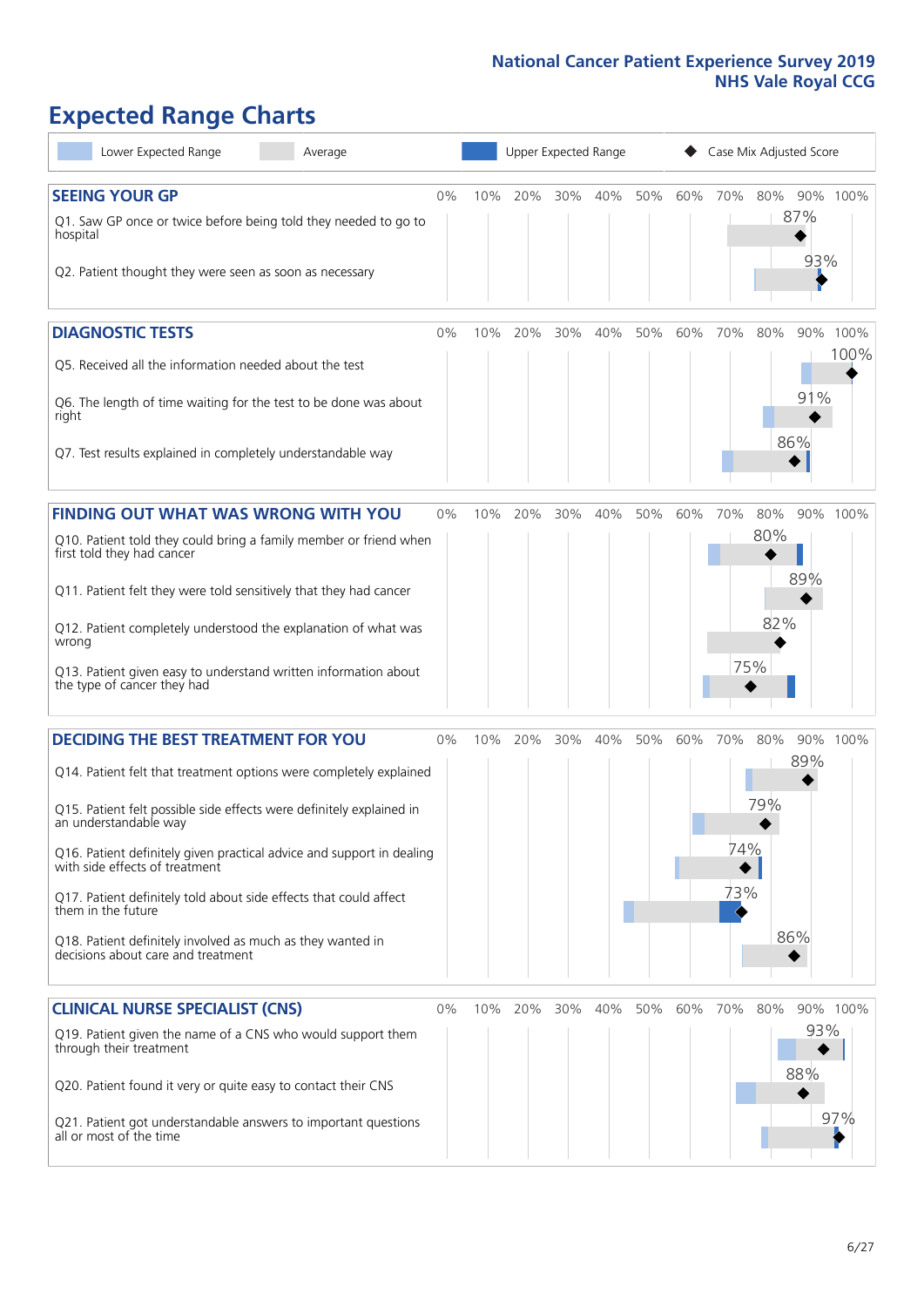# **Expected Range Charts**

| Lower Expected Range<br>Average                                                                                                                                                                                                                                                                                                                                                                                               |    |     |     |     | Upper Expected Range |            |     |     | Case Mix Adjusted Score  |                  |
|-------------------------------------------------------------------------------------------------------------------------------------------------------------------------------------------------------------------------------------------------------------------------------------------------------------------------------------------------------------------------------------------------------------------------------|----|-----|-----|-----|----------------------|------------|-----|-----|--------------------------|------------------|
| <b>SUPPORT FOR PEOPLE WITH CANCER</b><br>Q22. Hospital staff gave information about support or self-help<br>groups for people with cancer<br>Q23. Hospital staff discussed or gave information about the impact<br>cancer could have on day to day activities<br>Q24. Hospital staff gave information on getting financial help or<br>possible benefits<br>Q25. Hospital staff told patient they could get free prescriptions | 0% | 10% | 20% | 30% | 40%                  | 50%<br>46% | 60% | 70% | 80%<br>83%<br>86%<br>87% | 90% 100%         |
| <b>OPERATIONS</b><br>Q27. Beforehand, patient had all the information needed about the<br>operation                                                                                                                                                                                                                                                                                                                           | 0% | 10% | 20% | 30% | 40%                  | 50%        | 60% | 70% | 80%<br>84%               | 90% 100%<br>100% |
| Q28. Afterwards, staff completely explained how operation had<br>gone in understandable way                                                                                                                                                                                                                                                                                                                                   |    |     |     |     |                      |            |     |     |                          |                  |
| <b>HOSPITAL CARE AS AN INPATIENT</b><br>Q30. Hospital staff didn't talk in front of patient as if patient wasn't<br>there                                                                                                                                                                                                                                                                                                     | 0% | 10% | 20% | 30% | 40%                  | 50%        | 60% | 70% | 80%<br>89%<br>89%        | 90% 100%         |
| Q31. Patient had confidence and trust in all doctors treating them<br>Q32. Patient's family or someone close definitely felt able to talk to<br>a doctor                                                                                                                                                                                                                                                                      |    |     |     |     |                      |            |     |     | 77%                      |                  |
| Q33. Patient had confidence and trust in all the ward nurses<br>treating them                                                                                                                                                                                                                                                                                                                                                 |    |     |     |     |                      |            |     |     | 84%                      |                  |
| Q34. Patient thought there were always or nearly always enough<br>nurses on duty to care for them                                                                                                                                                                                                                                                                                                                             |    |     |     |     |                      |            |     | 68% |                          |                  |
| Q35. All hospital staff asked patient what name they prefer to be<br>called by                                                                                                                                                                                                                                                                                                                                                |    |     |     |     |                      |            |     | 74% | 81%                      |                  |
| Q36. Patient always given enough privacy when discussing<br>condition or treatment<br>Q37. Patient definitely found hospital staff to discuss worries or<br>fears during their inpatient visit                                                                                                                                                                                                                                |    |     |     |     |                      |            | 56% |     |                          |                  |
| Q38. Hospital staff definitely did everything they could to help<br>control pain                                                                                                                                                                                                                                                                                                                                              |    |     |     |     |                      |            |     |     | 84%                      |                  |
| Q39. Patient always felt they were treated with respect and dignity<br>while in hospital                                                                                                                                                                                                                                                                                                                                      |    |     |     |     |                      |            |     |     | 91%                      |                  |
| Q40. Patient given clear written information about what should or<br>should not do after leaving hospital                                                                                                                                                                                                                                                                                                                     |    |     |     |     |                      |            |     |     |                          | 94%              |
| Q41. Hospital staff told patient who to contact if worried about<br>condition or treatment after leaving hospital                                                                                                                                                                                                                                                                                                             |    |     |     |     |                      |            |     |     |                          | 96%              |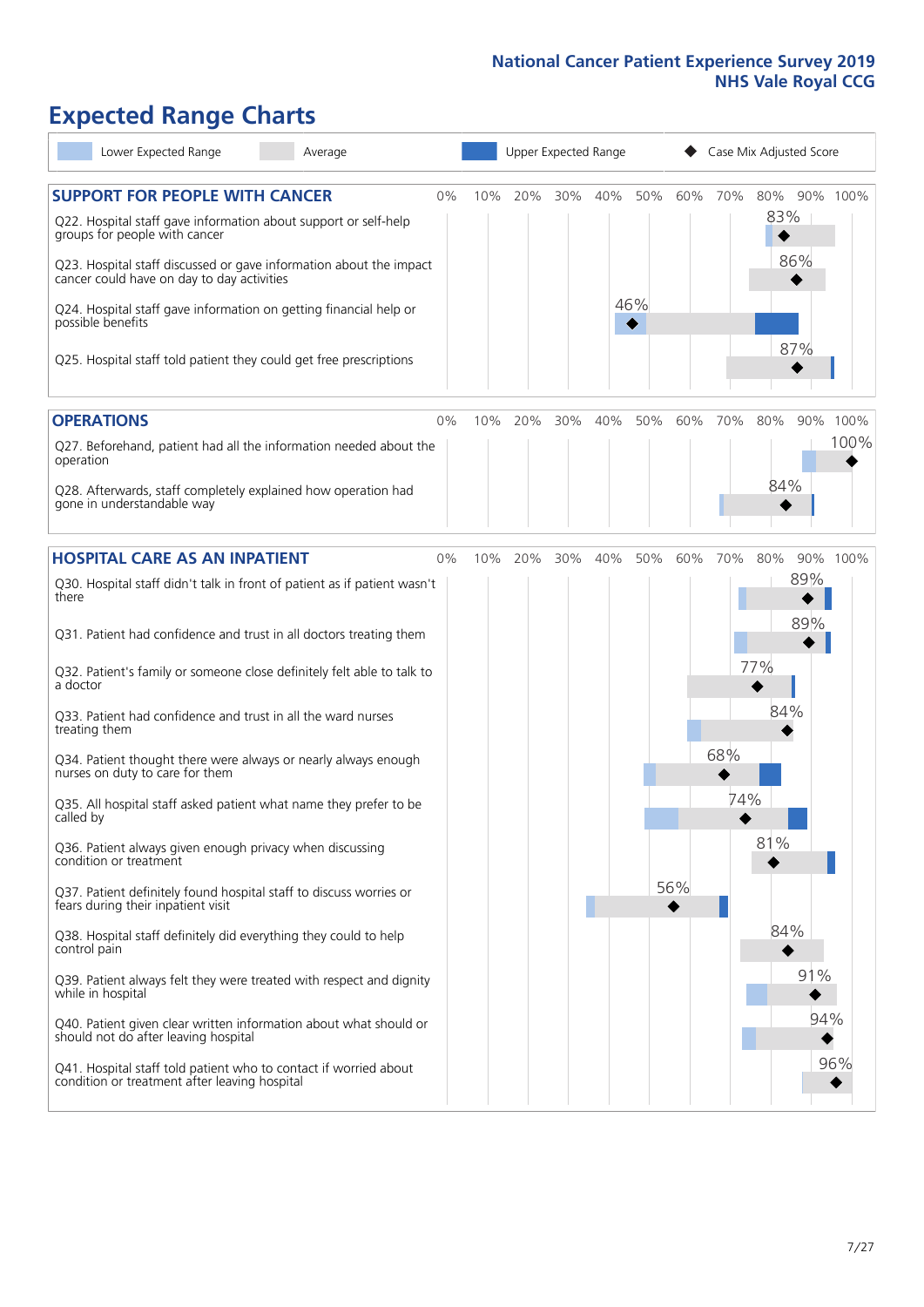# **Expected Range Charts**

| Lower Expected Range                                                                                                                                                                                                                                                                                                                                                                                                                                                                                                                                                                                                                                                                                   | Average |       |     | Upper Expected Range |     |            |                   |            |            | Case Mix Adjusted Score |          |                 |
|--------------------------------------------------------------------------------------------------------------------------------------------------------------------------------------------------------------------------------------------------------------------------------------------------------------------------------------------------------------------------------------------------------------------------------------------------------------------------------------------------------------------------------------------------------------------------------------------------------------------------------------------------------------------------------------------------------|---------|-------|-----|----------------------|-----|------------|-------------------|------------|------------|-------------------------|----------|-----------------|
| <b>HOSPITAL CARE AS A DAY PATIENT / OUTPATIENT 0%</b><br>Q43. Patient definitely found hospital staff to discuss worries or<br>fears during their outpatient or day case visit<br>Q44. Cancer doctor had the right documents at patient's last<br>outpatient appointment<br>Q46. Beforehand patient completely had all information needed<br>about radiotherapy treatment<br>Q47. Patient completely given understandable information about<br>whether radiotherapy was working<br>Q49. Beforehand patient completely had all information needed<br>about chemotherapy treatment<br>Q50. Patient given enough information about whether<br>chemotherapy was working in a completely understandable way |         |       | 10% | 20%                  | 30% | 40%        | 50%               | 60%        | 70%<br>67% | 80%<br>84%              | 93%      | 90% 100%<br>97% |
| <b>HOME CARE AND SUPPORT</b><br>Q51. Hospital staff definitely gave family or someone close all the<br>information needed to help care at home<br>Q52. Patient definitely given enough support from health or social<br>services during treatment<br>Q53. Patient definitely given enough support from health or social<br>services after treatment                                                                                                                                                                                                                                                                                                                                                    |         | 0%    | 10% | 20%                  | 30% | 40%        | 50%<br>52%<br>47% | 60%        | 70%<br>65% | 80%                     |          | 90% 100%        |
| <b>CARE FROM YOUR GENERAL PRACTICE</b><br>Q54. GP given enough information about patient's condition and<br>treatment<br>Q55. General practice staff definitely did everything they could to<br>support patient during treatment                                                                                                                                                                                                                                                                                                                                                                                                                                                                       |         | 0%    | 10% | 20%                  | 30% | 40%        | 50%               | 60%<br>62% | 70%        | 80%                     |          | 90% 100%<br>96% |
| <b>YOUR OVERALL NHS CARE</b><br>Q56. Different people treating and caring for patient always work<br>well together to give best possible care<br>Q57. Patient given a care plan<br>Q58. Overall the administration of care was good or very good<br>Q59. Patient felt length of time for attending clinics and<br>appointments for cancer was about right<br>Q60. Someone discussed with patient whether they would like to<br>take part in cancer research                                                                                                                                                                                                                                            |         | $0\%$ | 10% | 20%<br>22%           | 30% | 40%<br>40% | 50%               | 60%        | 70%<br>73% | 80%<br>77%              | 91%      | 90% 100%        |
| Q61. Patient's average rating of care scored from very poor to very<br>good                                                                                                                                                                                                                                                                                                                                                                                                                                                                                                                                                                                                                            |         | Ω     |     | 2                    | 3   | 4          | 5                 | 6          |            | 8                       | 9<br>8.9 | 10              |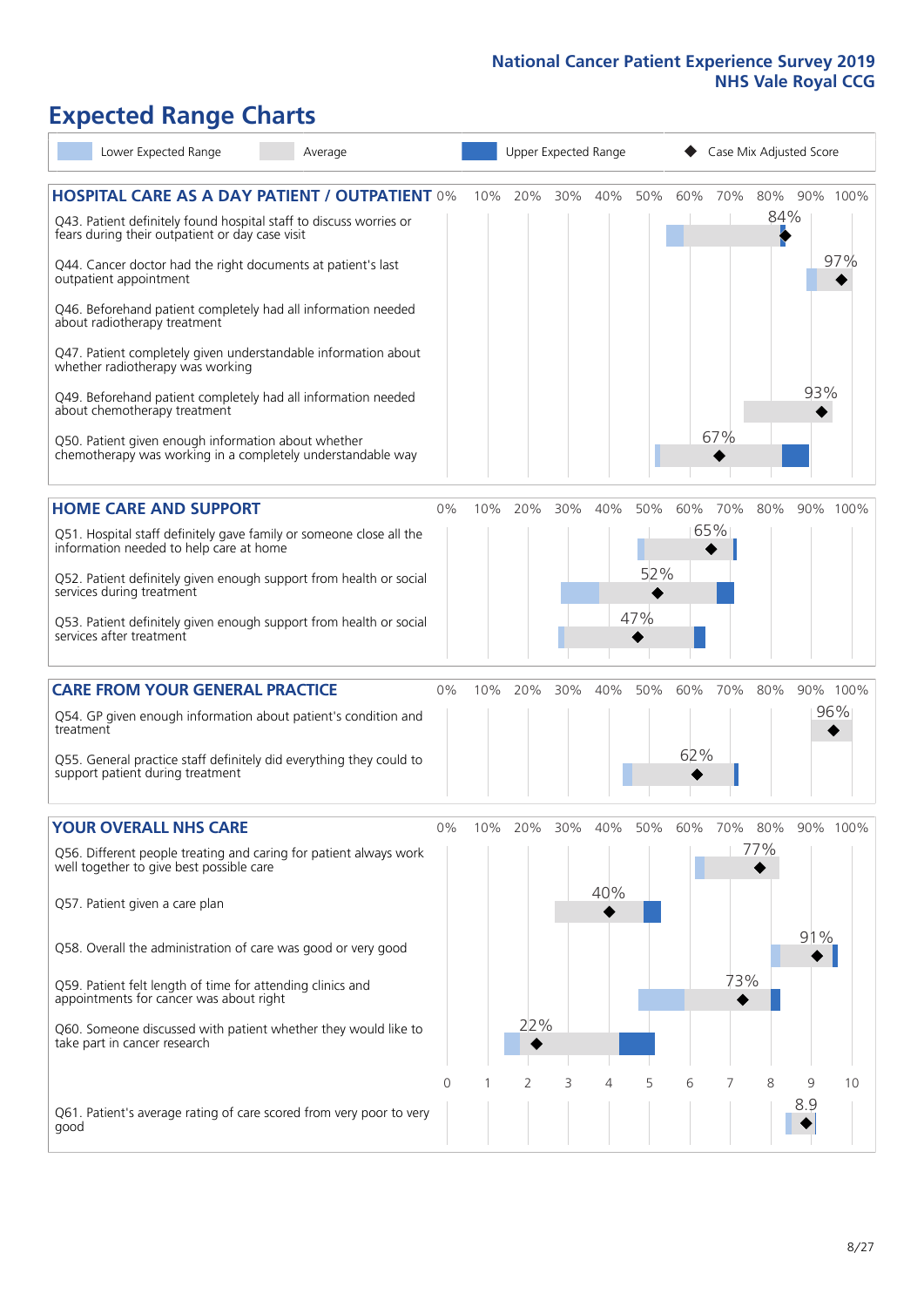# **Comparability Tables**

\* Indicates where a score has been suppressed because there are less than 21 responses.

\*\* No score available for 2018.

 $\triangle$  or  $\nabla$ Change 2018-2019: Indicates where 2019 score is significantly higher or lower than 2018 score Change Overall: Indicates significant change overall (2015, 2016, 2017, 2018 and 2019).

Adjusted Score below Lower Expected Range Adjusted Score between Upper and Lower Expected Ranges Adjusted Score above Upper

| Expected Range                                                              |                                               |               |           |               |                                                       |         |               |                            |                            |                   |  |  |  |
|-----------------------------------------------------------------------------|-----------------------------------------------|---------------|-----------|---------------|-------------------------------------------------------|---------|---------------|----------------------------|----------------------------|-------------------|--|--|--|
|                                                                             | Unadjusted Scores<br>Case Mix Adjusted Scores |               |           |               |                                                       |         |               |                            |                            |                   |  |  |  |
|                                                                             | 2018<br>n                                     | 2018<br>Score | 2019<br>n | 2019<br>Score | $\sqrt{(\text{Change})^2}$ Change<br>$2018 -$<br>2019 | Overall | 2019<br>Score | Lower<br>Expected<br>Range | Upper<br>Expected<br>Range | National<br>Score |  |  |  |
| <b>SEEING YOUR GP</b>                                                       |                                               |               |           |               |                                                       |         |               |                            |                            |                   |  |  |  |
| Q1. Saw GP once or twice before being told they needed to go<br>to hospital | 92                                            | 80%           | 68        | 87%           |                                                       |         | 87%           | 69%                        | 89%                        | 79%               |  |  |  |
| Q2. Patient thought they were seen as soon as necessary                     | 134                                           | 87%           | 90        | 92%           |                                                       |         | 93%           | 76%                        | 92%                        | 84%               |  |  |  |
| <b>DIAGNOSTIC TESTS</b>                                                     |                                               |               |           |               |                                                       |         |               |                            |                            |                   |  |  |  |

| <b>PIASIVOJIJE I LJIJ</b>                                                 |          |     |    |      |         |     |      |     |
|---------------------------------------------------------------------------|----------|-----|----|------|---------|-----|------|-----|
| Q5. Received all the information needed about the test                    | $**$     | **  | 74 | 100% | $100\%$ | 90% | 100% | 95% |
| Q6. The length of time waiting for the test to be done was<br>about right | 115      | 87% | 76 | 91%  | 91%     | 81% | 95%  | 88% |
| Q7. Test results explained in completely understandable way               | $11^{-}$ | 80% | 76 | 86%  | 86%     | 71% | 89%  | 80% |

| <b>FINDING OUT WHAT WAS WRONG WITH YOU</b>                                                      |     |     |    |     |     |     |     |     |
|-------------------------------------------------------------------------------------------------|-----|-----|----|-----|-----|-----|-----|-----|
| Q10. Patient told they could bring a family member or friend<br>when first told they had cancer | 132 | 77% | 86 | 79% | 80% | 67% | 86% | 77% |
| Q11. Patient felt they were told sensitively that they had cancer                               | 137 | 82% | 92 | 88% | 89% | 79% | 93% | 86% |
| Q12. Patient completely understood the explanation of what<br>was wrong                         | 137 | 71% | 92 | 82% | 82% | 64% | 82% | 73% |
| Q13. Patient given easy to understand written information<br>about the type of cancer they had  | 122 | 79% | 80 | 75% | 75% | 65% | 84% | 74% |

| <b>DECIDING THE BEST TREATMENT FOR YOU</b>                                                              |      |     |    |     |     |     |     |     |
|---------------------------------------------------------------------------------------------------------|------|-----|----|-----|-----|-----|-----|-----|
| Q14. Patient felt that treatment options were completely<br>explained                                   | 130  | 80% | 81 | 89% | 89% | 75% | 92% | 83% |
| Q15. Patient felt possible side effects were definitely explained<br>in an understandable way           | 134  | 72% | 89 | 79% | 79% | 64% | 82% | 73% |
| Q16. Patient definitely given practical advice and support in<br>dealing with side effects of treatment | 137  | 67% | 88 | 74% | 74% | 57% | 77% | 67% |
| Q17. Patient definitely told about side effects that could affect<br>them in the future                 | 125  | 58% | 84 | 73% | 73% | 46% | 67% | 57% |
| Q18. Patient definitely involved as much as they wanted in<br>decisions about care and treatment        | $**$ | **  | 91 | 86% | 86% | 73% | 89% | 81% |

| <b>CLINICAL NURSE SPECIALIST (CNS)</b>                                                    |     |     |    |     |     |     |     |     |
|-------------------------------------------------------------------------------------------|-----|-----|----|-----|-----|-----|-----|-----|
| Q19. Patient given the name of a CNS who would support them<br>through their treatment    | 135 | 93% | 85 | 93% | 93% | 86% | 98% | 92% |
| Q20. Patient found it very or quite easy to contact their CNS                             | 113 | 87% | 70 | 89% | 88% | 76% | 93% | 85% |
| Q21. Patient got understandable answers to important<br>questions all or most of the time | 104 | 86% | 64 | 97% | 97% | 79% | 96% | 87% |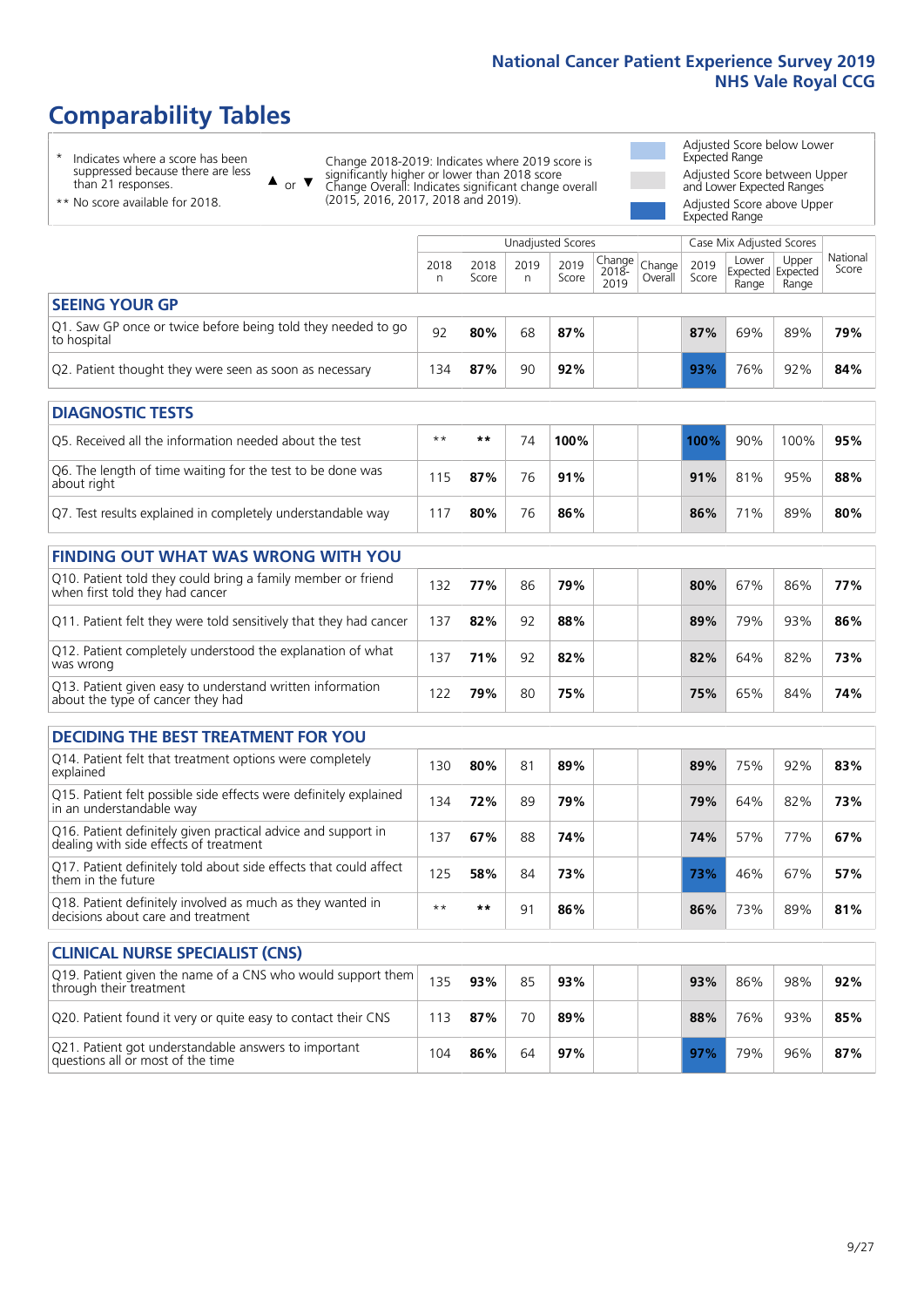# **Comparability Tables**

\* Indicates where a score has been suppressed because there are less than 21 responses.

\*\* No score available for 2018.

 $\triangle$  or  $\nabla$ 

Change 2018-2019: Indicates where 2019 score is significantly higher or lower than 2018 score Change Overall: Indicates significant change overall (2015, 2016, 2017, 2018 and 2019).

Adjusted Score below Lower Expected Range Adjusted Score between Upper and Lower Expected Ranges Adjusted Score above Upper Expected Range

|                                                                                                                   |              |               |                      | <b>Unadjusted Scores</b> |                         |                   |               | Case Mix Adjusted Scores            |                |                   |
|-------------------------------------------------------------------------------------------------------------------|--------------|---------------|----------------------|--------------------------|-------------------------|-------------------|---------------|-------------------------------------|----------------|-------------------|
|                                                                                                                   | 2018<br>n    | 2018<br>Score | 2019<br>$\mathsf{n}$ | 2019<br>Score            | Change<br>2018-<br>2019 | Change<br>Overall | 2019<br>Score | Lower<br>Expected Expected<br>Range | Upper<br>Range | National<br>Score |
| <b>SUPPORT FOR PEOPLE WITH CANCER</b>                                                                             |              |               |                      |                          |                         |                   |               |                                     |                |                   |
| Q22. Hospital staff gave information about support or self-help<br>groups for people with cancer                  | 104          | 85%           | 67                   | 84%                      |                         |                   | 83%           | 80%                                 | 96%            | 88%               |
| Q23. Hospital staff discussed or gave information about the<br>impact cancer could have on day to day activities  | 90           | 81%           | 58                   | 86%                      |                         |                   | 86%           | 75%                                 | 93%            | 84%               |
| Q24. Hospital staff gave information on getting financial help or<br>possible benefits                            | 58           | 52%           | 51                   | 47%                      |                         |                   | 46%           | 49%                                 | 76%            | 63%               |
| Q25. Hospital staff told patient they could get free prescriptions                                                | 65           | 69%           | 34                   | 85%                      |                         |                   | 87%           | 69%                                 | 95%            | 82%               |
| <b>OPERATIONS</b>                                                                                                 |              |               |                      |                          |                         |                   |               |                                     |                |                   |
| Q27. Beforehand, patient had all the information needed about<br>the operation                                    | 87           | 94%           | 53                   | 100%                     |                         |                   | 100%          | 91%                                 | 100%           | 96%               |
| Q28. Afterwards, staff completely explained how operation had<br>gone in understandable way                       | 86           | 81%           | 53                   | 83%                      |                         |                   | 84%           | 68%                                 | 90%            | 79%               |
| <b>HOSPITAL CARE AS AN INPATIENT</b>                                                                              |              |               |                      |                          |                         |                   |               |                                     |                |                   |
| Q30. Hospital staff didn't talk in front of patient as if patient<br>wasn't there                                 | $***$        | **            | 56                   | 89%                      |                         |                   | 89%           | 74%                                 | 93%            | 84%               |
| Q31. Patient had confidence and trust in all doctors treating<br>them                                             | $**$         | $***$         | 56                   | 89%                      |                         |                   | 89%           | 74%                                 | 93%            | 84%               |
| Q32. Patient's family or someone close definitely felt able to talk<br>to a doctor                                | $\star\star$ | **            | 46                   | 76%                      |                         |                   | 77%           | 59%                                 | 85%            | 72%               |
| O33. Patient had confidence and trust in all the ward nurses<br>treating them                                     | $* *$        | **            | 56                   | 84%                      |                         |                   | 84%           | 63%                                 | 86%            | 74%               |
| Q34. Patient thought there were always or nearly always<br>enough nurses on duty to care for them                 | $**$         | **            | 54                   | 69%                      |                         |                   | 68%           | 52%                                 | 77%            | 64%               |
| Q35. All hospital staff asked patient what name they prefer to<br>be called by                                    | $**$         | **            | 55                   | 75%                      |                         |                   | 74%           | 57%                                 | 84%            | 71%               |
| Q36. Patient always given enough privacy when discussing<br>condition or treatment                                | $**$         | **            | 56                   | 80%                      |                         |                   | 81%           | 75%                                 | 94%            | 85%               |
| Q37. Patient definitely found hospital staff to discuss worries or<br>fears during their inpatient visit          | $**$         | **            | 40                   | 58%                      |                         |                   | 56%           | 36%                                 | 67%            | 52%               |
| Q38. Hospital staff definitely did everything they could to help<br>control pain                                  | $\star\star$ | **            | 51                   | 84%                      |                         |                   | 84%           | 72%                                 | 93%            | 83%               |
| Q39. Patient always felt they were treated with respect and<br>dignity while in hospital                          | $* *$        | **            | 56                   | 91%                      |                         |                   | 91%           | 79%                                 | 96%            | 88%               |
| Q40. Patient given clear written information about what should<br>or should not do after leaving hospital         | $\star\star$ | **            | 51                   | 94%                      |                         |                   | 94%           | 76%                                 | 95%            | 86%               |
| Q41. Hospital staff told patient who to contact if worried about<br>condition or treatment after leaving hospital | $\star\star$ | **            | 53                   | 96%                      |                         |                   | 96%           | 88%                                 | 100%           | 94%               |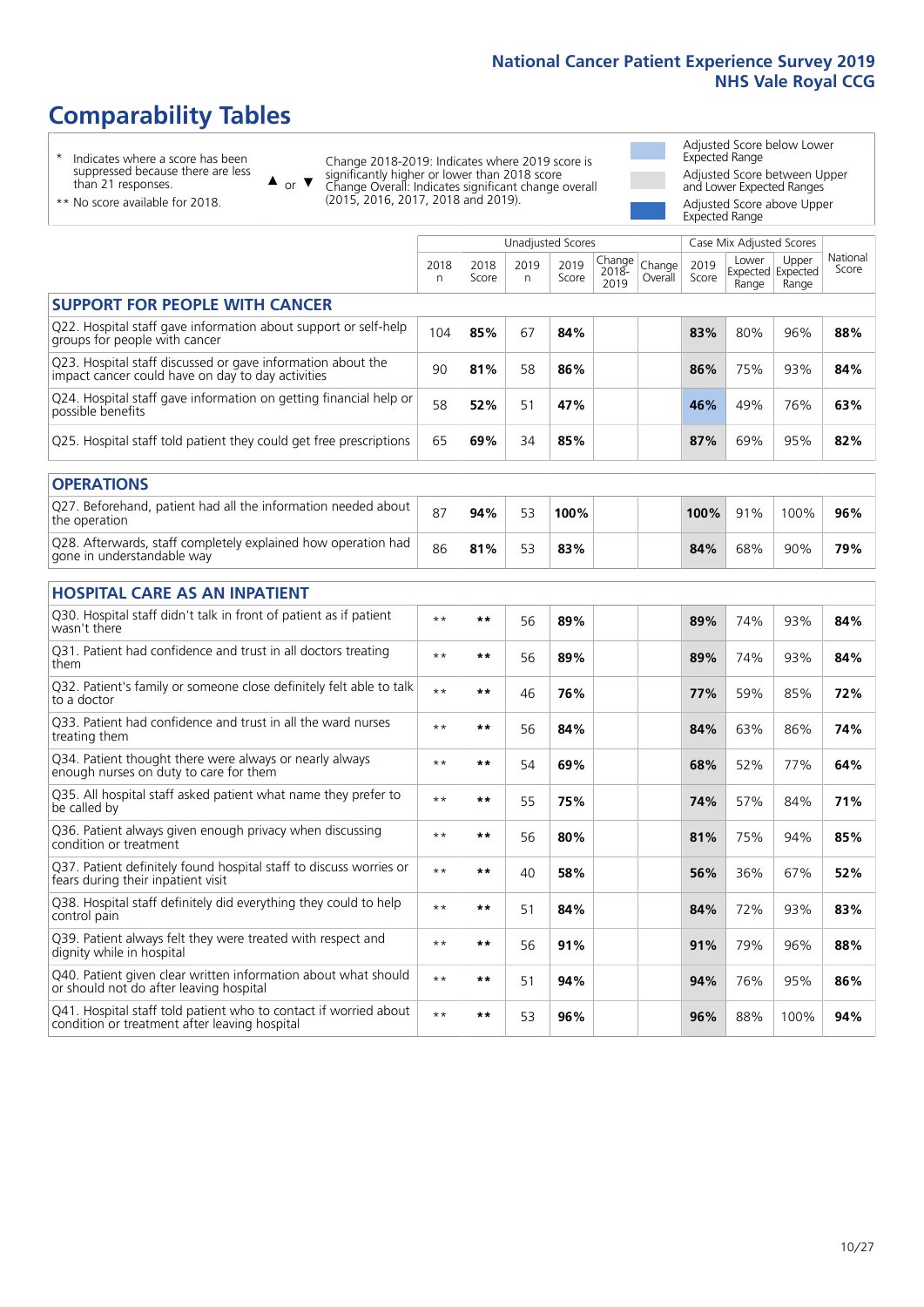# **Comparability Tables**

\* Indicates where a score has been suppressed because there are less than 21 responses.

\*\* No score available for 2018.

 $\triangle$  or  $\nabla$ 

Change 2018-2019: Indicates where 2019 score is significantly higher or lower than 2018 score Change Overall: Indicates significant change overall (2015, 2016, 2017, 2018 and 2019).

Adjusted Score below Lower Expected Range Adjusted Score between Upper and Lower Expected Ranges Adjusted Score above Upper Expected Range

|                                                                                                                       |           |               | <b>Unadjusted Scores</b> |               |                         |                   |               | Case Mix Adjusted Scores |                                     |                   |
|-----------------------------------------------------------------------------------------------------------------------|-----------|---------------|--------------------------|---------------|-------------------------|-------------------|---------------|--------------------------|-------------------------------------|-------------------|
|                                                                                                                       | 2018<br>n | 2018<br>Score | 2019<br>n                | 2019<br>Score | Change<br>2018-<br>2019 | Change<br>Overall | 2019<br>Score | Lower<br>Range           | Upper<br>Expected Expected<br>Range | National<br>Score |
| <b>HOSPITAL CARE AS A DAY PATIENT / OUTPATIENT</b>                                                                    |           |               |                          |               |                         |                   |               |                          |                                     |                   |
| Q43. Patient definitely found hospital staff to discuss worries or<br>fears during their outpatient or day case visit | 104       | 67%           | 56                       | 84%           |                         |                   | 84%           | 59%                      | 82%                                 | 71%               |
| Q44. Cancer doctor had the right documents at patient's last<br>outpatient appointment                                | 114       | 96%           | 78                       | 97%           |                         |                   | 97%           | 91%                      | 100%                                | 96%               |
| Q46. Beforehand patient completely had all information needed<br>about radiotherapy treatment                         | 34        | 91%           | 17                       | $\star$       |                         |                   | $\star$       |                          |                                     | 86%               |
| Q47. Patient completely given understandable information<br>about whether radiotherapy was working                    | 29        | 66%           | 18                       | $\star$       |                         |                   | $\star$       |                          |                                     | 60%               |
| Q49. Beforehand patient completely had all information needed<br>about chemotherapy treatment                         | 44        | 86%           | 42                       | 93%           |                         |                   | 93%           | 73%                      | 95%                                 | 84%               |
| Q50. Patient given enough information about whether<br>chemotherapy was working in a completely understandable way    | 37        | 59%           | 37                       | 68%           |                         |                   | 67%           | 53%                      | 83%                                 | 68%               |
| <b>HOME CARE AND SUPPORT</b>                                                                                          |           |               |                          |               |                         |                   |               |                          |                                     |                   |
| Q51. Hospital staff definitely gave family or someone close all<br>the information needed to help care at home        | 117       | 62%           | 77                       | 66%           |                         |                   | 65%           | 49%                      | 71%                                 | 60%               |
| Q52. Patient definitely given enough support from health or<br>social services during treatment                       | 79        | 56%           | 51                       | 53%           |                         |                   | 52%           | 38%                      | 67%                                 | 52%               |
| Q53. Patient definitely given enough support from health or<br>social services after treatment                        | 49        | 47%           | 37                       | 49%           |                         |                   | 47%           | 29%                      | 61%                                 | 45%               |
| <b>CARE FROM YOUR GENERAL PRACTICE</b>                                                                                |           |               |                          |               |                         |                   |               |                          |                                     |                   |
| Q54. GP given enough information about patient's condition<br>and treatment                                           | 107       | 93%           | 67                       | 96%           |                         |                   | 96%           | 90%                      | 100%                                | 95%               |
| Q55. General practice staff definitely did everything they could<br>to support patient during treatment               | 93        | 59%           | 60                       | 62%           |                         |                   | 62%           | 46%                      | 71%                                 | 58%               |
| <b>YOUR OVERALL NHS CARE</b>                                                                                          |           |               |                          |               |                         |                   |               |                          |                                     |                   |
| Q56. Different people treating and caring for patient always<br>work well together to give best possible care         | $* *$     | $***$         | 89                       | 78%           |                         |                   | 77%           | 64%                      | 82%                                 | 73%               |
| Q57. Patient given a care plan                                                                                        | 110       | 42%           | 75                       | 40%           |                         |                   | 40%           | 27%                      | 49%                                 | 38%               |
| Q58. Overall the administration of care was good or very good                                                         | 138       | 89%           | 91                       | 91%           |                         |                   | 91%           | 82%                      | 95%                                 | 89%               |
| Q59. Patient felt length of time for attending clinics and<br>appointments for cancer was about right                 | 136       | 74%           | 91                       | 74%           |                         |                   | 73%           | 59%                      | 80%                                 | 69%               |
| Q60. Someone discussed with patient whether they would like<br>to take part in cancer research                        | 135       | 36%           | 83                       | 23%           |                         |                   | 22%           | 18%                      | 43%                                 | 30%               |
| Q61. Patient's average rating of care scored from very poor to<br>very good                                           | 138       | 8.9           | 89                       | 8.9           |                         |                   | 8.9           | 8.5                      | 9.1                                 | 8.8               |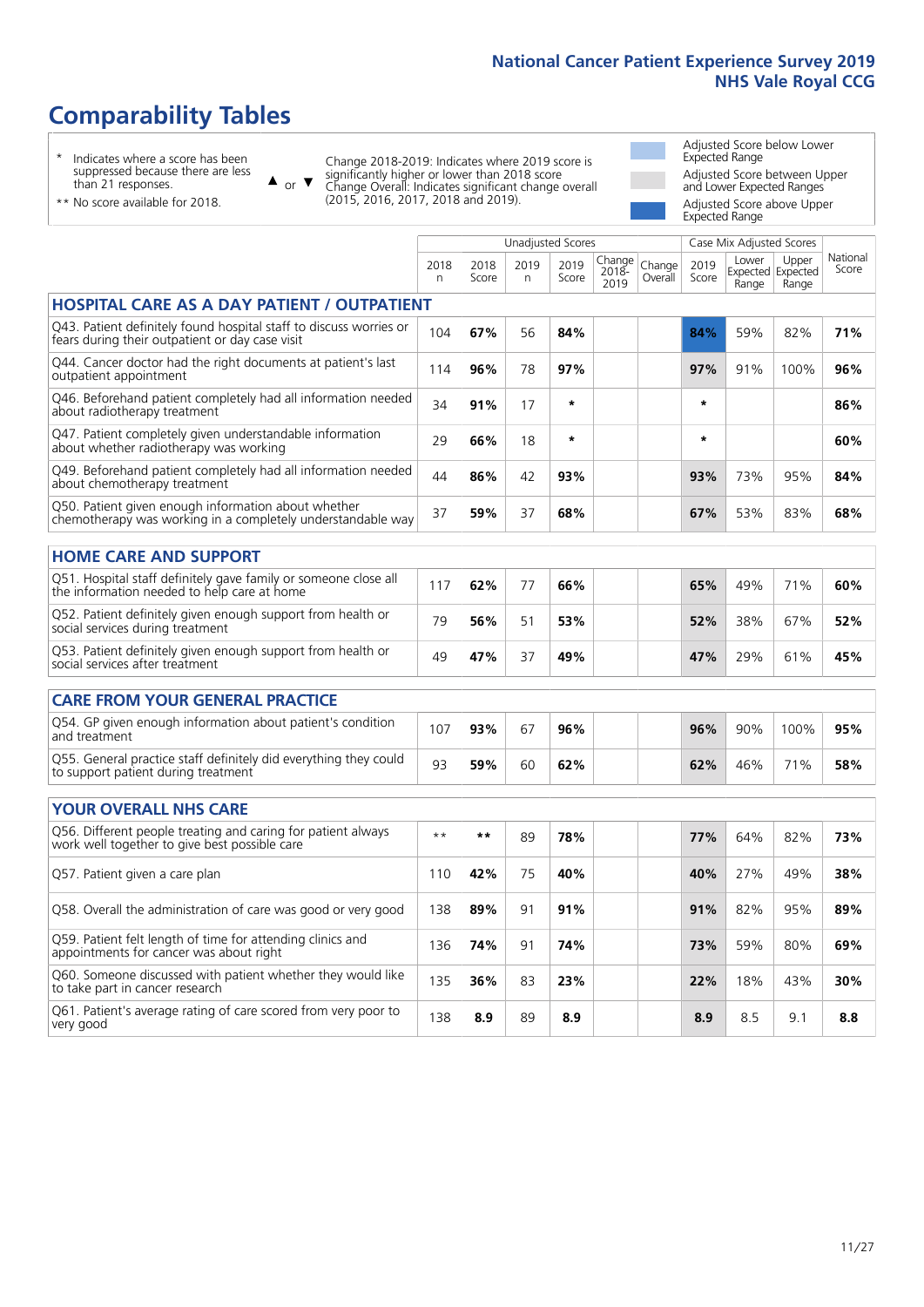# **Tumour Type Tables**

- \* Indicates where a score has been suppressed because there are less than 21 responses.
- n.a. Indicates that there were no respondents for that tumour group.

| <b>SEEING YOUR GP</b>                           |            |              |               |            |                    |                |                  |         | Tumour Group |         |      |                 |                                                 |         |                |
|-------------------------------------------------|------------|--------------|---------------|------------|--------------------|----------------|------------------|---------|--------------|---------|------|-----------------|-------------------------------------------------|---------|----------------|
|                                                 |            | Brain<br>CNS | <b>Breast</b> | Colorectal | ᠊ᢛ<br>Gynaecologic | Haematological | Head and<br>Neck | Lung    | Prostate     | Sarcoma | Skin | Upper<br>Gastro | Urologica                                       | Other   | All<br>Cancers |
| Q1. Saw GP once or twice before being told they | <b>CCG</b> | n.a.         | $\star$       | $\star$    | $\star$            | $\star$        | $\star$          | $\star$ | $\star$      | $\star$ | n.a. | $\star$         | $\star$                                         | $\star$ | 87%            |
| needed to go to hospital                        | National   | 59%          |               |            |                    |                |                  |         |              |         |      |                 | 94% 75% 77% 67% 79% 71% 82% 71% 90% 74% 83% 74% |         | 79%            |
| Q2. Patient thought they were seen as soon as   | <b>CCG</b> | n.a.         | $\star$       | $\star$    | $\star$            | $\star$        | $\star$          | $\star$ | $\star$      | $\star$ | n.a. | $\star$         | $\star$                                         | $\star$ | 92%            |
| necessary                                       | National   | 79%          |               | 89% 83%    |                    |                |                  |         |              |         |      |                 | 81% 82% 81% 84% 86% 69% 85% 79% 85% 79%         |         | 84%            |

#### **DIAGNOSTIC TESTS** Tumour Group

|                                                   |                                                          | Brain<br>CNS | <b>Breast</b> | Colorectal | Gynaecological | Haematological | Head and<br>Neck | Lung    | Prostate | Sarcoma | Skin | Upper<br>Gastro | rological                               | Other   | All<br>Cancers |
|---------------------------------------------------|----------------------------------------------------------|--------------|---------------|------------|----------------|----------------|------------------|---------|----------|---------|------|-----------------|-----------------------------------------|---------|----------------|
| Q5. Received all the information needed about     | <b>CCG</b>                                               | n.a.         | $\star$       | $\star$    | $\star$        |                | $\star$          | $\star$ | $\star$  | $\star$ | n.a. | $\star$         | $\star$                                 |         | 100%           |
| the test                                          | National                                                 | 93%          | 95%           | 95%        | 93%            |                | 95% 93%          |         | 95% 95%  | 93%     | 96%  | 95%             | 95% 95%                                 |         | 95%            |
| Q6. The length of time waiting for the test to be | CCG                                                      | n.a.         | $\star$       | $\star$    | $\star$        | $\star$        | $\star$          | $\star$ | $\star$  | $\star$ | n.a. | $\star$         | $\star$                                 | $\star$ | 91%            |
| done was about right                              | National l                                               | 84% 91%      |               | 88%        |                |                |                  |         |          |         |      |                 | 86% 89% 88% 87% 87% 81% 87% 84% 87% 86% |         | 88%            |
| Q7. Test results explained in completely          | <b>CCG</b>                                               | n.a.         | $\star$       | $\star$    | $\star$        | $\star$        | $\star$          | $\star$ | $\star$  | $\star$ | n.a. | $\star$         | $\star$                                 | $\star$ | 86%            |
| understandable way                                | National 71% 83% 82% 77% 77% 79% 80% 80% 78% 84% 75% 80% |              |               |            |                |                |                  |         |          |         |      |                 |                                         |         | 76% 80%        |

| <b>FINDING OUT WHAT WAS WRONG WITH YOU</b>        |            |       |               |                             |                |                |                        |         | <b>Tumour Group</b> |         |      |                 |           |         |                |
|---------------------------------------------------|------------|-------|---------------|-----------------------------|----------------|----------------|------------------------|---------|---------------------|---------|------|-----------------|-----------|---------|----------------|
|                                                   |            | Brain | <b>Breast</b> | olorectal.<br>LGT<br>$\cup$ | Gynaecological | Haematological | ad and<br>Neck<br>Head | Lung    | Prostate            | Sarcoma | Skin | Upper<br>Gastro | Urologica | Other   | All<br>Cancers |
| Q10. Patient told they could bring a family       | <b>CCG</b> | n.a.  | $\star$       | $\star$                     | $\star$        | $\star$        | $\star$                | $\star$ | $\star$             | $\star$ | n.a. | $\star$         | $\star$   | $\star$ | 79%            |
| member or friend when first told they had cancer  | National   | 85%   | 82%           | 82%                         | 71%            | 71%            | 71%                    | 77%     | 79%                 | 73%     | 69%  | 76%             | 73%       | 75%     | 77%            |
| Q11. Patient felt they were told sensitively that | <b>CCG</b> | n.a.  | $\star$       | $\star$                     |                | $\star$        | $\star$                | $\star$ | $\star$             | $\star$ | n.a. | $\star$         | $\star$   | $\star$ | 88%            |
| they had cancer                                   | National   | 79%   | 89%           | 87%                         | 82%            | 84% 87% 83%    |                        |         | 86%                 | 84%     | 89%  | 81%             | 84% 83%   |         | 86%            |
| Q12. Patient completely understood the            | <b>CCG</b> | n.a.  | $\star$       | $\star$                     |                |                | $\star$                | $\star$ | $\star$             | $\star$ | n.a. | $\star$         | $\star$   | $\star$ | 82%            |
| explanation of what was wrong                     | National   | 66%   | 77%           | 79%                         | 73%            | 60%            | 78%                    | 76%     | 79%                 | 67%     | 80%  | 70%             | 77%       | 70%     | 73%            |
| Q13. Patient given easy to understand written     | <b>CCG</b> | n.a.  | $\star$       | $\star$                     | $\star$        | $\star$        | $\star$                | $\star$ | $\star$             | $\star$ | n.a. | $\star$         | $\star$   | $\star$ | 75%            |
| information about the type of cancer they had     | National   | 66%   | 78%           | 73%                         |                |                |                        |         | 71% 76% 69% 67% 83% | 67%     | 84%  | 67%             | 74%       | 65%     | 74%            |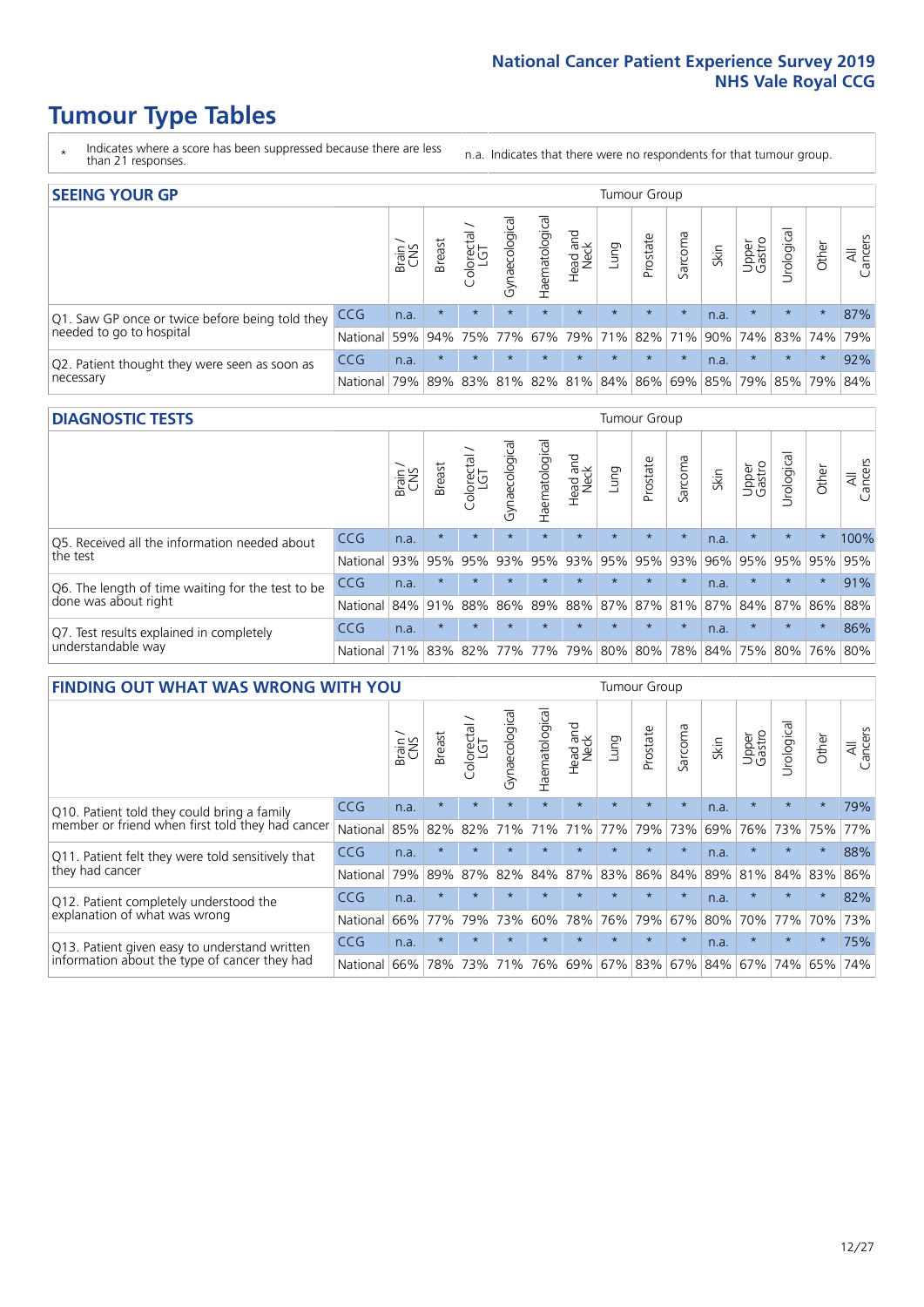# **Tumour Type Tables**

- \* Indicates where a score has been suppressed because there are less than 21 responses.
- n.a. Indicates that there were no respondents for that tumour group.

| DECIDING THE BEST TREATMENT FOR YOU                |              |       |               |                 |                |                |                  |             | Tumour Group                    |              |      |                 |            |             |                |
|----------------------------------------------------|--------------|-------|---------------|-----------------|----------------|----------------|------------------|-------------|---------------------------------|--------------|------|-----------------|------------|-------------|----------------|
|                                                    |              | Brain | <b>Breast</b> | ╮<br>Colorectal | Gynaecological | Haematological | Head and<br>Neck | <b>Dung</b> | Prostate                        | arcoma<br>ιñ | Skin | Upper<br>Gastro | Jrological | Other       | All<br>Cancers |
| Q14. Patient felt that treatment options were      | <b>CCG</b>   | n.a.  | $\star$       | $\star$         | $\star$        | $\star$        | $\star$          | $\star$     | $\star$                         | $\star$      | n.a. | $\star$         | $\star$    | $\star$     | 89%            |
| completely explained                               | National     | 85%   | 85%           | 85%             | 85%            | 82%            | 87%              | 84%         | 83%                             | 83%          | 89%  | 81%             | 83%        | 79%         | 83%            |
| Q15. Patient felt possible side effects were       | <b>CCG</b>   | n.a.  | $\star$       |                 |                |                | $\star$          | $\star$     | $\star$                         | $\star$      | n.a. | $\star$         | $\star$    | $\star$     | 79%            |
| definitely explained in an understandable way      | National     | 69%   | 74%           | 76%             | 75%            | 69%            | 73%              | 74%         | 73%                             | 73%          | 77%  | 72%             | 71%        | 70%         | 73%            |
| Q16. Patient definitely given practical advice and | <b>CCG</b>   | n.a.  | $\star$       |                 |                |                |                  |             | $\star$                         | $\star$      | n.a. |                 |            | $\star$     | 74%            |
| support in dealing with side effects of treatment  | National     | 63%   | 70%           | 70%             | 69%            | 65%            | 70%              | 69%         | 65%                             | 66%          | 71%  | 66%             | 63%        | 64%         | 67%            |
| Q17. Patient definitely told about side effects    | <b>CCG</b>   | n.a.  | $\star$       |                 |                |                | $\star$          | $\star$     | $\star$                         | $\star$      | n.a. | $\star$         |            | $\star$     | 73%            |
| that could affect them in the future               | National     | 62%   | 57%           | 59%             | 56%            | 51%            | 64%              | 56%         | 66%                             | 54%          | 66%  | 53%             | 56%        | 52%         | 57%            |
| Q18. Patient definitely involved as much as they   | CCG          | n.a.  | $\star$       | $\star$         | $\star$        | $\star$        | $\star$          | $\star$     | $\star$                         | $\star$      | n.a. | $\star$         | $\star$    | $\star$     | 86%            |
| wanted in decisions about care and treatment       | National 79% |       | 81%           |                 |                |                |                  |             | 83% 81% 80% 81% 81% 84% 81% 87% |              |      | 79%             |            | 79% 78% 81% |                |

#### **CLINICAL NURSE SPECIALIST (CNS)** Tumour Group

|                                             |                                                                  | Brain | <b>Breast</b> | Colorectal<br>LGT | Gynaecological  | $\sigma$<br>Haematologic | ead and<br>Neck<br>Head | Lung    | Prostate | Sarcoma | Skin          | Upper<br>Gastro | σ<br>rologica | Other   | All<br>Cancers |
|---------------------------------------------|------------------------------------------------------------------|-------|---------------|-------------------|-----------------|--------------------------|-------------------------|---------|----------|---------|---------------|-----------------|---------------|---------|----------------|
| Q19. Patient given the name of a CNS who    | <b>CCG</b>                                                       | n.a.  | $\star$       | $\star$           | $\star$         | $\star$                  | $\star$                 | $\star$ | $\star$  | $\star$ | n.a.          | $\star$         | $\star$       | $\star$ | 93%            |
| would support them through their treatment  | National                                                         | 95%   | 95%           | 92%               | 95%             | 92%                      | 91%                     | 94% 91% |          |         | $ 91\% 91\% $ | 93%             | 85%           | 89%     | 92%            |
| Q20. Patient found it very or quite easy to | CCG                                                              | n.a.  | $\star$       | $\star$           |                 | $\star$                  | $\star$                 | $\star$ | $\star$  | $\star$ | n.a.          | $\star$         | $\star$       | $\star$ | 89%            |
| contact their CNS                           | National                                                         |       |               |                   | 86% 84% 88% 85% |                          | 87% 86% 86% 80%         |         |          |         |               | 86% 90% 85%     | 83% 83%       |         | 85%            |
| Q21. Patient got understandable answers to  | CCG                                                              | n.a.  | $\star$       | $\star$           | $\star$         | $\star$                  | $\star$                 | $\star$ | $\star$  | $\star$ | n.a.          | $\star$         | $\star$       | $\star$ | 97%            |
| important questions all or most of the time | National 82% 87% 89% 86% 89% 88% 86% 87% 87% 93% 86% 87% 86% 87% |       |               |                   |                 |                          |                         |         |          |         |               |                 |               |         |                |

| <b>SUPPORT FOR PEOPLE WITH CANCER</b>                                                             |            |       |               |                            |                |                |                        |             | Tumour Group |         |      |                 |           |         |                |
|---------------------------------------------------------------------------------------------------|------------|-------|---------------|----------------------------|----------------|----------------|------------------------|-------------|--------------|---------|------|-----------------|-----------|---------|----------------|
|                                                                                                   |            | Brain | <b>Breast</b> | ╮<br>olorectal<br>LGT<br>Ū | Gynaecological | Haematological | ad and<br>Neck<br>Head | <b>Dung</b> | Prostate     | Sarcoma | Skin | Upper<br>Gastro | Urologica | Other   | All<br>Cancers |
| Q22. Hospital staff gave information about<br>support or self-help groups for people with         | <b>CCG</b> | n.a.  | $\star$       | $\star$                    | $\star$        | $\star$        | $\star$                | $\star$     | $\star$      | $\star$ | n.a. | $\star$         | $\star$   | $\star$ | 84%            |
| cancer                                                                                            | National   | 92%   | 92%           | 88%                        | 87%            | 86%            | 88%                    | 87%         | 91%          | 86%     | 90%  | 88%             | 81%       | 83%     | 88%            |
| Q23. Hospital staff discussed or gave information<br>about the impact cancer could have on day to | CCG        | n.a.  | $\star$       | $\star$                    | $\star$        | $\star$        | $\star$                | $\star$     | $\star$      | $\star$ | n.a. | $\star$         | $\star$   | $\star$ | 86%            |
| day activities                                                                                    | National   | 84%   | 86%           | 85%                        | 82%            | 84%            | 84%                    | 83%         | 88%          | 81%     | 86%  | 83%             | 78%       | 79%     | 84%            |
| Q24. Hospital staff gave information on getting                                                   | CCG        | n.a.  | $\star$       | $\star$                    | $\star$        | $\star$        | $\star$                | $\star$     | $\star$      | 大       | n.a. | $\star$         | $\star$   | $\star$ | 47%            |
| financial help or possible benefits                                                               | National   | 78%   | 68%           | 61%                        | 66%            | 61%            | 67%                    | 72%         | 55%          | 64%     | 60%  | 64%             | 47%       | 59%     | 63%            |
| Q25. Hospital staff told patient they could get                                                   | <b>CCG</b> | n.a.  | $\star$       | $\star$                    | $\star$        | $\star$        | $\star$                | $\star$     | $\star$      | $\star$ | n.a. | $\star$         | $\star$   | $\star$ | 85%            |
| free prescriptions                                                                                | National   | 82%   | 81%           | 83%                        | 79%            | 87%            |                        |             | 84% 86% 80%  | 78%     | 71%  | 84%             | 73%       | 81%     | 82%            |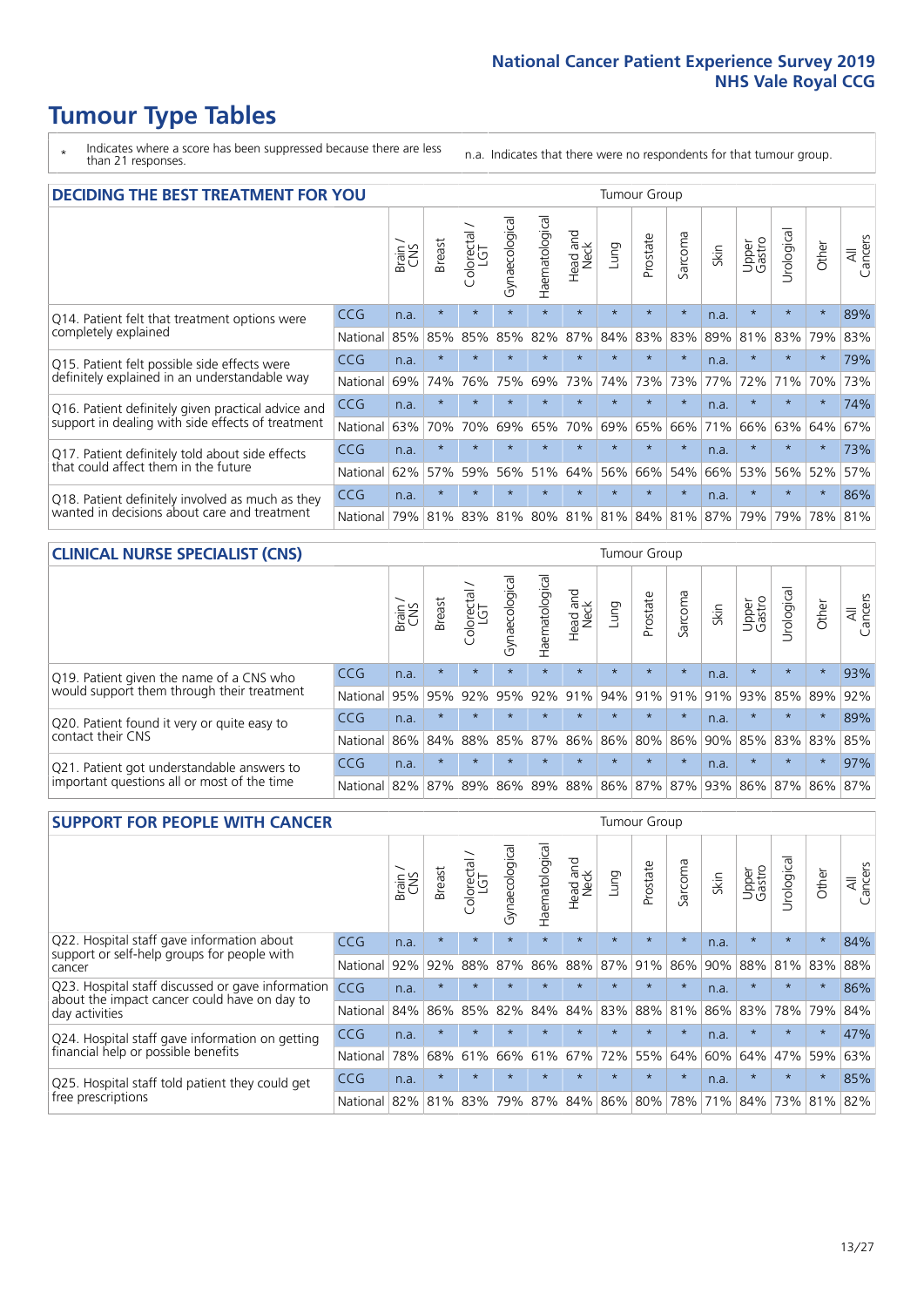# **Tumour Type Tables**

- \* Indicates where a score has been suppressed because there are less than 21 responses.
- n.a. Indicates that there were no respondents for that tumour group.

| <b>OPERATIONS</b>                                |          |       |               |            |                    |                |                  |         | Tumour Group |         |                                           |                 |            |         |                |
|--------------------------------------------------|----------|-------|---------------|------------|--------------------|----------------|------------------|---------|--------------|---------|-------------------------------------------|-----------------|------------|---------|----------------|
|                                                  |          | Brain | <b>Breast</b> | Colorectal | ᠊ᢛ<br>Gynaecologic | Haematological | Head and<br>Neck | Lung    | Prostate     | Sarcoma | Skin                                      | Upper<br>Gastro | Urological | Other   | All<br>Cancers |
| Q27. Beforehand, patient had all the information | CCG      | n.a.  | $\star$       | $\star$    | $\star$            | $\star$        | $\star$          | $\star$ | $\star$      | $\star$ | n.a.                                      | $\star$         | $\star$    | $\star$ | 100%           |
| needed about the operation                       | National | 96%   | 97%           | 96%        | 96%                | 94%            |                  |         |              |         | 96% 95% 97% 95% 96%                       | 96%             | 95%        | 95%     | 96%            |
| Q28. Afterwards, staff completely explained how  | CCG      | n.a.  | $\star$       | $\star$    | $\star$            | $\star$        | $\star$          | $\star$ | $\star$      | $\star$ | n.a.                                      | $\star$         | $\star$    | $\star$ | 83%            |
| operation had gone in understandable way         | National | 76%   |               | 79% 83%    |                    |                |                  |         |              |         | 79% 78% 79% 79% 78% 80% 82% 79% 76% 77% 1 |                 |            |         | 79%            |

#### **HOSPITAL CARE AS AN INPATIENT** TUMOUR STOUP TUMOUR Group

|                                                                                                   |            | Brain | <b>Breast</b> | Colorectal /<br>LGT | Gynaecological | Haematological | Head and<br><b>Neck</b> | Lung    | Prostate | Sarcoma | Skin | Upper<br>Gastro | Urological | Other   | All<br>Cancers |
|---------------------------------------------------------------------------------------------------|------------|-------|---------------|---------------------|----------------|----------------|-------------------------|---------|----------|---------|------|-----------------|------------|---------|----------------|
| Q30. Hospital staff didn't talk in front of patient                                               | CCG        | n.a.  | $\star$       | $\star$             | $\star$        | $\star$        | $\star$                 | $\star$ | $\star$  | $\star$ | n.a. | $\star$         | $\star$    | $\star$ | 89%            |
| as if patient wasn't there                                                                        | National   | 81%   | 86%           | 81%                 | 83%            | 84%            | 83%                     | 81%     | 88%      | 86%     | 86%  | 81%             | 83%        | 82%     | 84%            |
| 031. Patient had confidence and trust in all                                                      | CCG        | n.a.  | $\star$       | $\star$             | $\star$        | $\star$        | $\star$                 | $\star$ | $\star$  | $\star$ | n.a. |                 | $\star$    | $\star$ | 89%            |
| doctors treating them                                                                             | National   | 82%   | 83%           | 85%                 | 83%            | 82%            | 87%                     | 83%     | 89%      | 86%     | 85%  | 81%             | 85%        | 80%     | 84%            |
| Q32. Patient's family or someone close definitely                                                 | CCG        | n.a.  | $\star$       | $\star$             | $\star$        | $\star$        | $\star$                 | $\star$ | $\star$  | $\star$ | n.a. |                 | $\star$    | $\star$ | 76%            |
| felt able to talk to a doctor                                                                     | National   | 67%   | 72%           | 73%                 | 72%            | 74%            | 75%                     | 74%     | 72%      | 71%     | 74%  | 73%             | 71%        | 69%     | 72%            |
| Q33. Patient had confidence and trust in all the<br>ward nurses treating them                     | CCG        | n.a.  | $\star$       | $\star$             | $\star$        | $\star$        | $\star$                 | $\star$ | $\star$  | $\star$ | n.a. | $\star$         | $\star$    | $\star$ | 84%            |
|                                                                                                   | National   | 72%   | 73%           | 72%                 | 71%            | 77%            | 75%                     | 77%     | 79%      | 74%     | 75%  | 73%             | 77%        | 69%     | 74%            |
| Q34. Patient thought there were always or nearly<br>always enough nurses on duty to care for them | CCG        | n.a.  | $\star$       | $\star$             | $\star$        | $\star$        | $\star$                 | $\star$ | $\star$  | $\star$ | n.a. |                 | $\star$    | $\star$ | 69%            |
|                                                                                                   | National   | 68%   | 64%           | 62%                 | 63%            | 63%            |                         | 65% 68% | 72%      | 65%     | 70%  | 65%             | 66%        | 60%     | 64%            |
| Q35. All hospital staff asked patient what name<br>they prefer to be called by                    | CCG        | n.a.  | $\star$       | $\star$             | $\star$        | $\star$        | $\star$                 | $\star$ | $\star$  | $\star$ | n.a. | $\star$         | $\star$    | $\star$ | 75%            |
|                                                                                                   | National   | 68%   | 62%           | 74%                 | 65%            | 72%            | 71%                     | 76%     | 72%      | 74%     | 70%  | 78%             | 76%        | 69%     | 71%            |
| Q36. Patient always given enough privacy when                                                     | CCG        | n.a.  | $\star$       | $\star$             | $\star$        | $\star$        | $\star$                 | $\star$ | $\star$  | $\star$ | n.a. |                 | $\star$    | $\star$ | 80%            |
| discussing condition or treatment                                                                 | National   | 78%   | 84%           | 85%                 | 81%            | 86%            | 87%                     | 84%     | 88%      | 84%     | 84%  | 84%             | 85%        | 82%     | 85%            |
| Q37. Patient definitely found hospital staff to                                                   | <b>CCG</b> | n.a.  | $\star$       | $\star$             | $\star$        | $\star$        | $\star$                 | $\star$ | $\star$  | $\star$ | n.a. | $\star$         | $\star$    | $\star$ | 58%            |
| discuss worries or fears during their inpatient visit                                             | National   | 45%   | 51%           | 55%                 | 51%            | 56%            | 52%                     | 49%     | 53%      | 54%     | 51%  | 53%             | 49%        | 46%     | 52%            |
| Q38. Hospital staff definitely did everything they                                                | CCG        | n.a.  | $\star$       | $\star$             | $\star$        | $\star$        | $\star$                 | $\star$ | $\star$  | $\star$ | n.a. | $\star$         | $\star$    | $\star$ | 84%            |
| could to help control pain                                                                        | National   | 85%   | 83%           | 84%                 | 82%            | 82%            | 80%                     | 84%     | 85%      | 83%     | 85%  | 82%             | 81%        | 82%     | 83%            |
| Q39. Patient always felt they were treated with                                                   | CCG        | n.a.  | $\star$       | $\star$             | $\star$        | $\star$        | $\star$                 | $\star$ | $\star$  | $\star$ | n.a. | $\star$         | $\star$    | $\star$ | 91%            |
| respect and dignity while in hospital                                                             | National   | 85%   | 87%           | 87%                 | 85%            | 89%            | 87%                     | 88%     | 91%      | 89%     | 89%  | 88%             | 90%        | 86%     | 88%            |
| Q40. Patient given clear written information<br>about what should or should not do after leaving  | CCG        | n.a.  | $\star$       | $\star$             | $\star$        | $\star$        | $\star$                 | $\star$ | $\star$  | $\star$ | n.a. | $\star$         | $\star$    | $\star$ | 94%            |
| hospital                                                                                          | National   | 80%   | 89%           | 86%                 | 86%            | 83%            |                         | 87% 82% | 91%      | 85%     | 90%  | 82%             | 87%        | 83%     | 86%            |
| Q41. Hospital staff told patient who to contact<br>if worried about condition or treatment after  | CCG        | n.a.  | $\star$       | $\star$             | $\star$        | $\star$        | $\star$                 | $\star$ | $\star$  | $\star$ | n.a. | $\star$         | $\star$    | $\star$ | 96%            |
| leaving hospital                                                                                  | National I | 94%   |               | 95% 95% 93%         |                |                | 96% 93% 92%             |         | 96%      | 94%     |      | 95% 92%         | 92%        | 93%     | 94%            |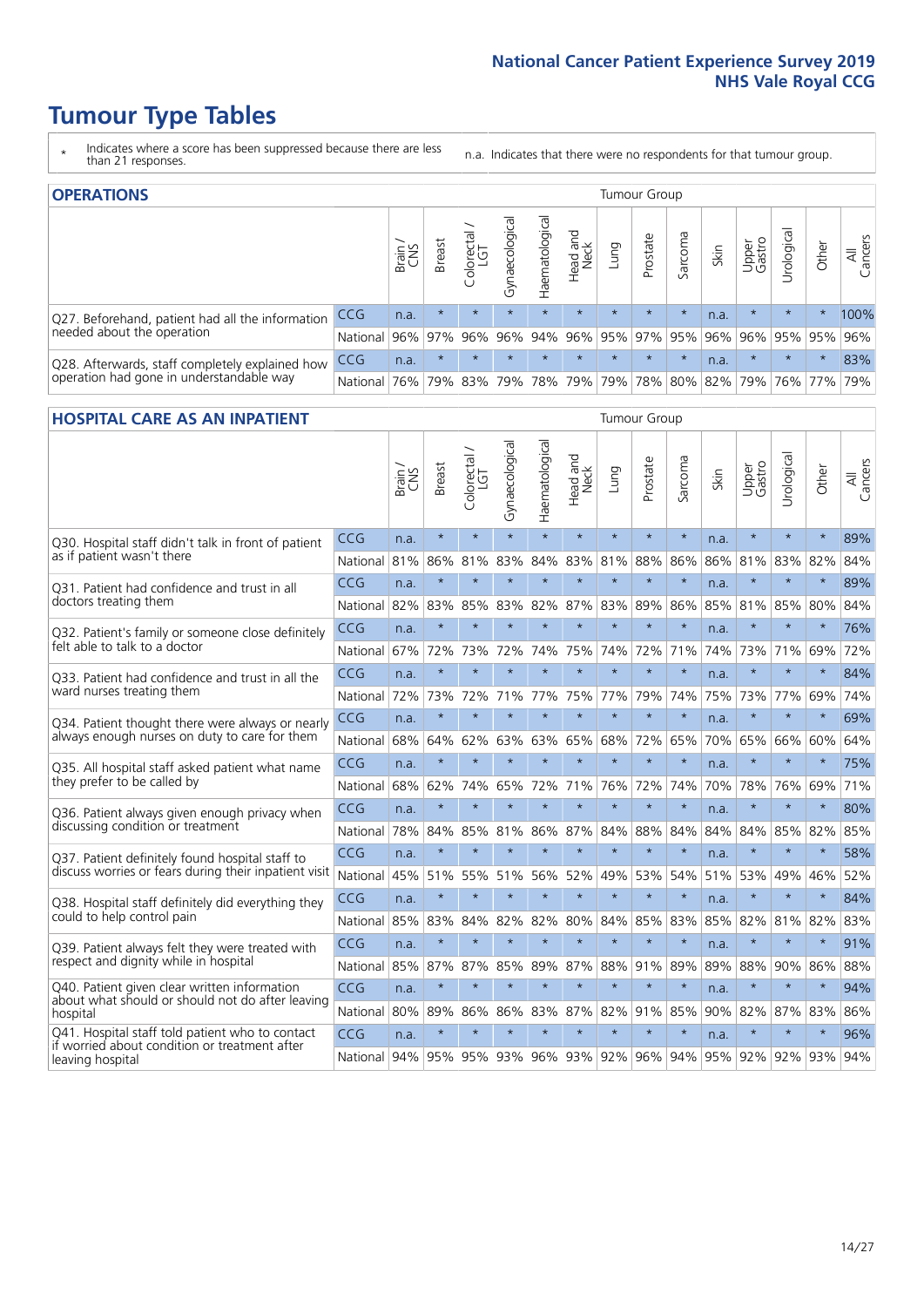# **Tumour Type Tables**

- \* Indicates where a score has been suppressed because there are less than 21 responses.
- n.a. Indicates that there were no respondents for that tumour group.

| <b>HOSPITAL CARE AS A DAY PATIENT / OUTPATIENT</b>                                                                    |            |       |               |                              |                |                |                         | <b>Tumour Group</b> |          |         |      |                 |            |         |                |  |
|-----------------------------------------------------------------------------------------------------------------------|------------|-------|---------------|------------------------------|----------------|----------------|-------------------------|---------------------|----------|---------|------|-----------------|------------|---------|----------------|--|
|                                                                                                                       |            | Brain | <b>Breast</b> | ╮<br>olorectal /<br>LGT<br>Ũ | Gynaecological | Haematological | ead and<br>Neck<br>Head | Lung                | Prostate | Sarcoma | Skin | Upper<br>Gastro | Urological | Other   | All<br>Cancers |  |
| Q43. Patient definitely found hospital staff to                                                                       | CCG        | n.a.  | $\star$       | $\star$                      | $\star$        | $\star$        | $\star$                 | $\star$             | $\star$  | $\star$ | n.a. | $\star$         | $\star$    | $\star$ | 84%            |  |
| discuss worries or fears during their outpatient or<br>day case visit                                                 | National   | 66%   | 68%           | 73%                          | 70%            | 73%            | 72%                     | 70%                 | 74%      | 72%     | 72%  | 71%             | 67%        | 68%     | 71%            |  |
| Q44. Cancer doctor had the right documents at<br>patient's last outpatient appointment                                | <b>CCG</b> | n.a.  | $\star$       | $\star$                      |                |                | $\star$                 | $\star$             | $\star$  | $\star$ | n.a. |                 | $\star$    | $\ast$  | 97%            |  |
|                                                                                                                       | National   | 94%   | 96%           | 96%                          | 96%            | 97%            | 96%                     | 96%                 | 96%      | 96%     | 96%  | 94%             | 96%        | 95%     | 96%            |  |
| Q46. Beforehand patient completely had                                                                                | CCG        | n.a.  | $\star$       | $\star$                      | n.a.           | $\star$        | $\star$                 | $\star$             | $\star$  | n.a.    | n.a. | $\star$         | n.a.       | $\star$ | $\star$        |  |
| all information needed about radiotherapy<br>treatment                                                                | National   | 91%   | 88%           | 83%                          | 88%            | 84%            | 86%                     | 86%                 | 88%      | 88%     | 84%  | 86%             | 83%        | 84%     | 86%            |  |
| Q47. Patient completely given understandable                                                                          | CCG        | n.a.  | $\star$       | $\star$                      | n.a.           | $\star$        | $\star$                 | $\star$             | $\star$  | n.a.    | n.a. | $\star$         | $\star$    | $\star$ | $\star$        |  |
| information about whether radiotherapy was<br>working                                                                 | National   | 56%   | 60%           | 57%                          | 61%            | 62%            | 63%                     | 59%                 | 60%      | 67%     | 57%  | 52%             | 59%        | 59%     | 60%            |  |
| Q49. Beforehand patient completely had all                                                                            | CCG        | n.a.  | $\star$       | $\star$                      | $\star$        | $\star$        | $\star$                 | $\star$             | $\star$  | $\star$ | n.a. | $\star$         | $^\star$   | $\ast$  | 93%            |  |
| information needed about chemotherapy<br>treatment                                                                    | National   | 80%   | 82%           | 86%                          | 87%            | 85%            | 79%                     | 84%                 | 86%      | 86%     | 90%  | 84%             | 85%        | 85%     | 84%            |  |
| Q50. Patient given enough information about<br>whether chemotherapy was working in a<br>completely understandable way | <b>CCG</b> | n.a.  | $\star$       | $\star$                      |                |                | $\star$                 | $\star$             | n.a.     | $\star$ | n.a. | $\star$         |            | 头       | 68%            |  |
|                                                                                                                       | National   | 54%   | 62%           | 64%                          | 68%            | 75%            |                         | 57% 67%             | 66%      | 71%     | 79%  | 61%             | 68%        | 69%     | 68%            |  |

#### **HOME CARE AND SUPPORT** Tumour Group

|                                                                                                                   |            | Brain | Breast  | Colorectal<br>LGT | त्त<br>Gynaecologic | Haematological | Head and<br>Neck | <b>Dung</b> | Prostate | Sarcoma | Skin | Upper<br>Gastro | rological | Other   | All<br>Cancers |
|-------------------------------------------------------------------------------------------------------------------|------------|-------|---------|-------------------|---------------------|----------------|------------------|-------------|----------|---------|------|-----------------|-----------|---------|----------------|
| Q51. Hospital staff definitely gave family or<br>someone close all the information needed to<br>help care at home | <b>CCG</b> | n.a.  | $\star$ | $\star$           | $\star$             | $\star$        | $\star$          | $\star$     | $\star$  | $\star$ | n.a. | $\star$         | $\star$   | $\star$ | 66%            |
|                                                                                                                   | National   | 58%   | 58%     | 63%               | 57%                 | 62%            |                  | 67% 59% 61% |          | 62%     | 65%  | 60%             | 59% 55%   |         | 60%            |
| Q52. Patient definitely given enough support<br>from health or social services during treatment                   | <b>CCG</b> | n.a.  | $\star$ | $\star$           | $\star$             |                | $\star$          | $\star$     | $\star$  | $\star$ | n.a. | $\star$         | $\star$   | $\star$ | 53%            |
|                                                                                                                   | National   | 42%   | 52%     | 60%               |                     | 45% 51%        | 59%              | 50%         | 48%      | 53%     | 57%  | 54%             | 48% 51%   |         | 52%            |
| Q53. Patient definitely given enough support<br>from health or social services after treatment                    | <b>CCG</b> | n.a.  | $\star$ | $\star$           | $\star$             | $\star$        | $\star$          | $\star$     | $\star$  | $\star$ | n.a. | $\star$         | $\star$   | $\star$ | 49%            |
|                                                                                                                   | National   | 39%   | 41%     | 53%               | 39%                 | $ 43\% $       | 56%              | 40%         | 46%      | 48%     | 59%  | 47%             | 44%       | 44%     | 45%            |

| <b>CARE FROM YOUR GENERAL PRACTICE</b>                                                                     |              |        |               |                   |                | Tumour Group   |                  |         |          |         |      |                                         |           |         |                |
|------------------------------------------------------------------------------------------------------------|--------------|--------|---------------|-------------------|----------------|----------------|------------------|---------|----------|---------|------|-----------------------------------------|-----------|---------|----------------|
|                                                                                                            |              | Brain, | <b>Breast</b> | Colorectal<br>LGT | Gynaecological | Haematological | Head and<br>Neck | Lung    | Prostate | Sarcoma | Skin | Upper<br>Gastro                         | Urologica | Other   | All<br>Cancers |
| Q54. GP given enough information about<br>patient's condition and treatment                                | <b>CCG</b>   | n.a.   | $\star$       | $\star$           | $\star$        | $\star$        | $\star$          | $\star$ | $\star$  | $\star$ | n.a. | $\star$                                 | $\star$   | $\star$ | 96%            |
|                                                                                                            | National 91% |        |               | 96% 95%           | 95%            |                |                  |         |          |         |      | 96% 94% 94% 96% 94% 96% 93% 95% 94% 95% |           |         |                |
| Q55. General practice staff definitely did<br>everything they could to support patient during<br>treatment | CCG          | n.a.   | $\star$       | $\star$           | $\star$        | $\star$        | $\star$          | $\star$ | $\star$  | $\star$ | n.a. | $\star$                                 | $\star$   | $\star$ | 62%            |
|                                                                                                            | National     | 55%    |               | 58% 59%           | 56%            |                | 56% 59%          |         |          |         |      | 56% 64% 56% 65% 59% 59% 55%             |           |         | 58%            |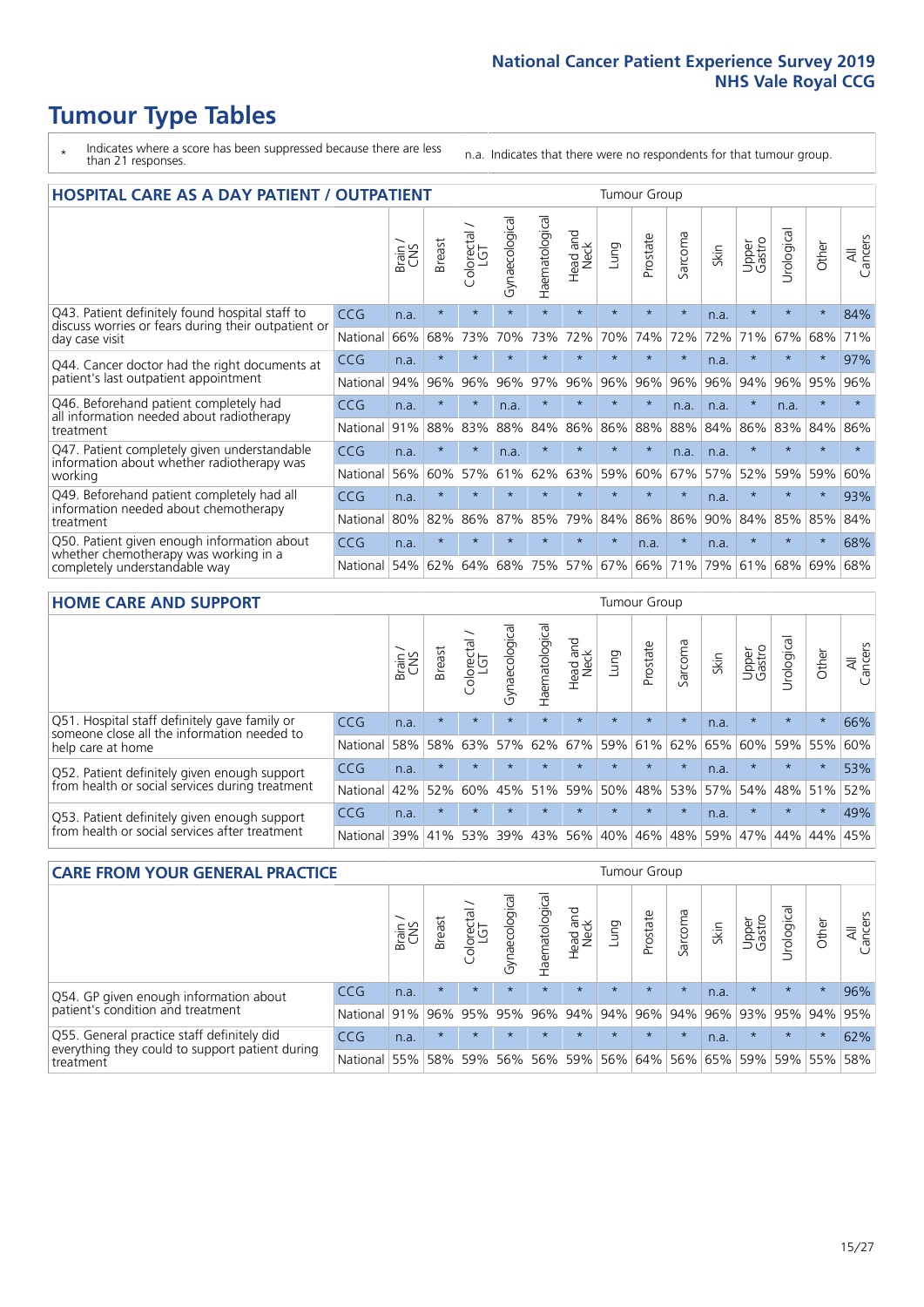# **Tumour Type Tables**

- \* Indicates where a score has been suppressed because there are less than 21 responses.
- n.a. Indicates that there were no respondents for that tumour group.

#### **YOUR OVERALL NHS CARE** THE CONSTRUCTION OF THE THROUP GROUP TUMOUR GROUP

| I YUN YENAEL NI IYOANE                                                                          |            |       |               |                            |                |                |                         | iamoar oroap |          |         |      |                 |               |         |                |
|-------------------------------------------------------------------------------------------------|------------|-------|---------------|----------------------------|----------------|----------------|-------------------------|--------------|----------|---------|------|-----------------|---------------|---------|----------------|
|                                                                                                 |            | Brain | <b>Breast</b> | ∽<br>olorectal<br>LGT<br>Ũ | Gynaecological | Haematological | aad and<br>Neck<br>Head | Lung         | Prostate | Sarcoma | Skin | Upper<br>Gastro | ී<br>Urologic | Other   | All<br>Cancers |
| Q56. Different people treating and caring for                                                   | <b>CCG</b> | n.a.  | $\star$       | $\star$                    | $\star$        | $\star$        | $\star$                 | $\star$      | $\star$  | $\star$ | n.a. | $\star$         | $\star$       | $\ast$  | 78%            |
| patient always work well together to give best<br>possible care                                 | National   | 60%   | 73%           | 73%                        | 69%            | 75%            | 73%                     | 73%          | 75%      | 70%     | 79%  | 69%             | 74%           | 68%     | 73%            |
| Q57. Patient given a care plan                                                                  | <b>CCG</b> | n.a.  | $\star$       | $\star$                    | $\star$        |                | $\star$                 | $\star$      | $\star$  | $\star$ | n.a. | $\star$         |               | $\star$ | 40%            |
|                                                                                                 | National   | 36%   | 41%           | 40%                        | 34%            | 36%            | 39%                     | 36%          | 40%      | 34%     | 44%  | 36%             | 33%           | 31%     | 38%            |
| Q58. Overall the administration of care was good                                                | <b>CCG</b> | n.a.  | $\ast$        | $\star$                    | $\star$        |                | $\star$                 | $\star$      | $\star$  | $\star$ | n.a. | $\star$         |               | $\star$ | 91%            |
| or very good                                                                                    | National   | 85%   | 90%           | 88%                        | 87%            | 91%            | 90%                     | 90%          | 88%      | 88%     | 90%  | 86%             | 85%           | 87%     | 89%            |
| Q59. Patient felt length of time for attending<br>clinics and appointments for cancer was about | <b>CCG</b> | n.a.  | $\star$       | $\star$                    | $\star$        |                | $\star$                 | $\star$      | $\star$  | $\star$ | n.a. | $\star$         | $\star$       | $\ast$  | 74%            |
| right                                                                                           | National   | 58%   | 68%           | 73%                        | 66%            | 66%            | 71%                     | 71%          | 76%      | 68%     | 73%  | 66%             | 75%           | 64%     | 69%            |
| Q60. Someone discussed with patient whether                                                     | <b>CCG</b> | n.a.  | $\ast$        | $\star$                    | $\star$        |                | $\star$                 | $\star$      | $\star$  | $\star$ | n.a. |                 |               | $\star$ | 23%            |
| they would like to take part in cancer research                                                 | National   | 42%   | 30%           | 32%                        | 31%            | 33%            | 21%                     | 34%          | 31%      | 36%     | 20%  | 36%             | 21%           | 32%     | 30%            |
| Q61. Patient's average rating of care scored from<br>very poor to very good                     | <b>CCG</b> | n.a.  | $\star$       | $\star$                    | $\star$        | $\star$        | $\star$                 | $\star$      | $\star$  | $\star$ | n.a. | $\star$         | $\star$       | $\star$ | 8.9            |
|                                                                                                 | National   | 8.6   | 8.9           | 8.8                        | 8.7            | 8.9            | 8.8                     | 8.8          | 8.8      | 8.8     | 8.9  | 8.7             | 8.7           | 8.7     | 8.8            |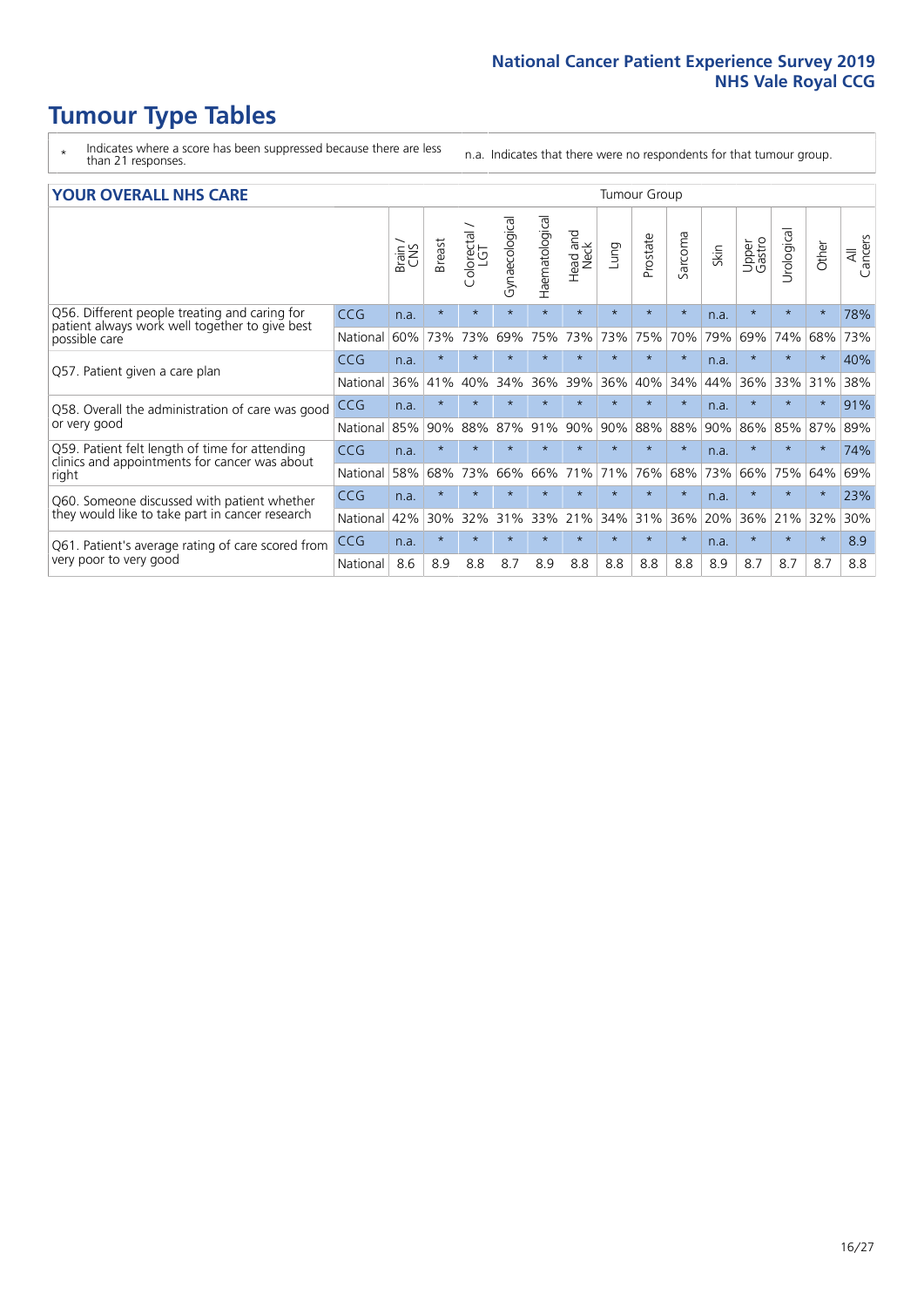### **Year on Year Charts**





#### **DIAGNOSTIC TESTS**





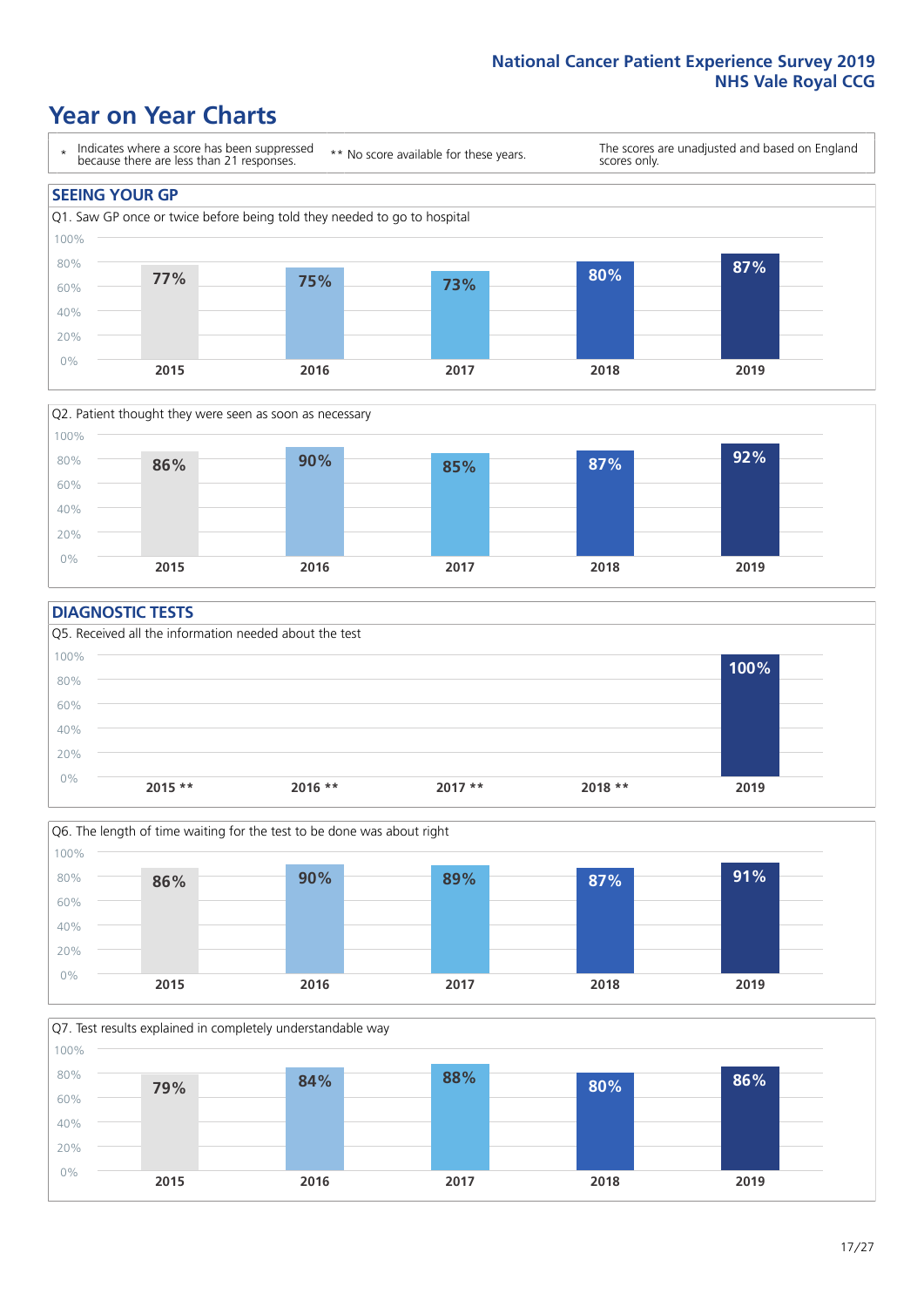### **Year on Year Charts**

\* Indicates where a score has been suppressed because there are less than 21 responses.

\*\* No score available for these years.

The scores are unadjusted and based on England scores only.

#### **FINDING OUT WHAT WAS WRONG WITH YOU** Q10. Patient told they could bring a family member or friend when first told they had cancer 0% 20% 40% 60% 80% 100% **2015 \*\* 2016 2017 2018 2019 71% 74% 77% 79%**







#### **DECIDING THE BEST TREATMENT FOR YOU** Q14. Patient felt that treatment options were completely explained 0% 20% 40% 60% 80% 100% **2015 2016 2017 2018 2019 78% 84% 89% 80% 89%**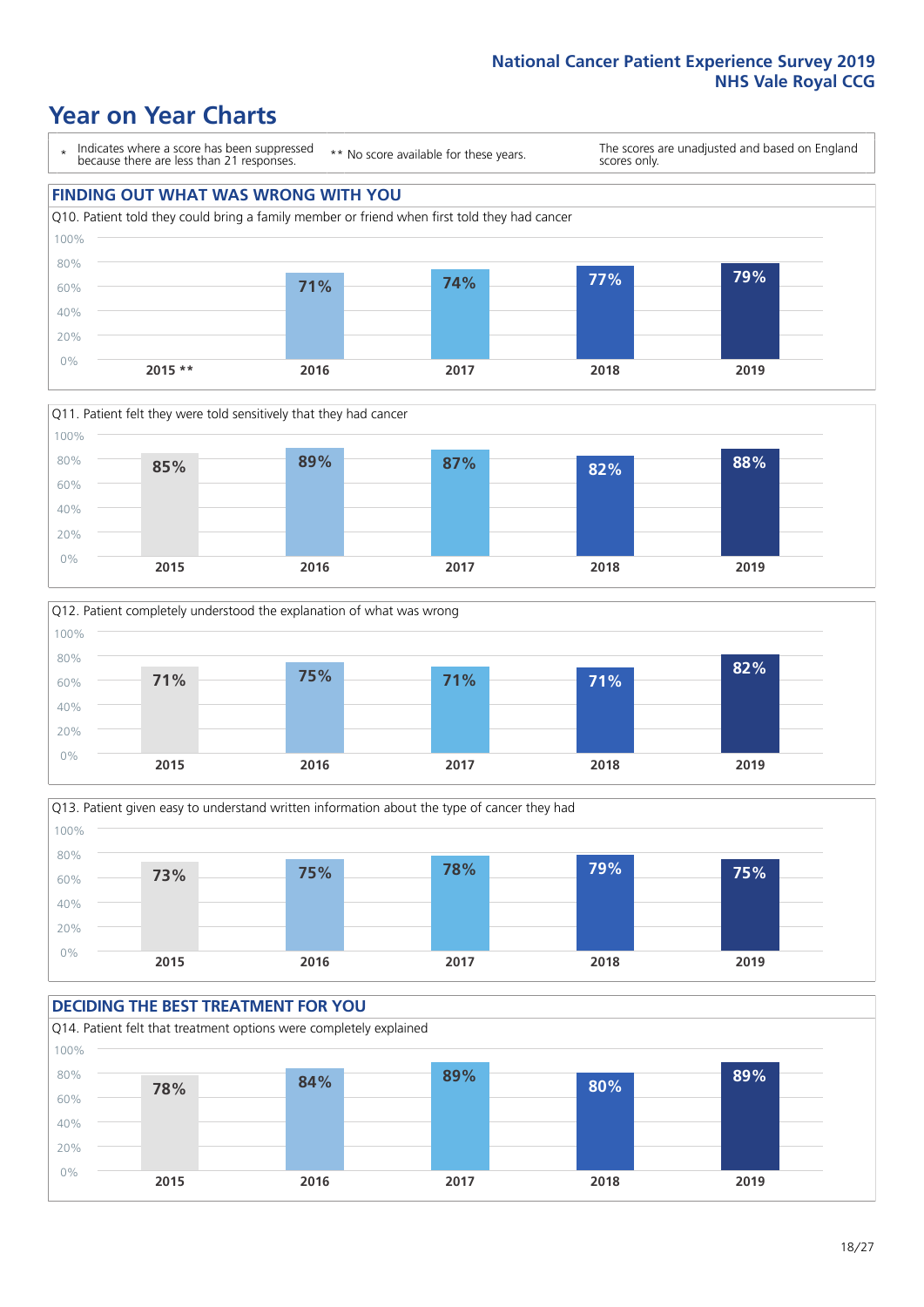### **Year on Year Charts**







Q18. Patient definitely involved as much as they wanted in decisions about care and treatment  $0%$ 20% 40% 60% 80% 100% **2015 \*\* 2016 \*\* 2017 \*\* 2018 \*\* 2019 86%**

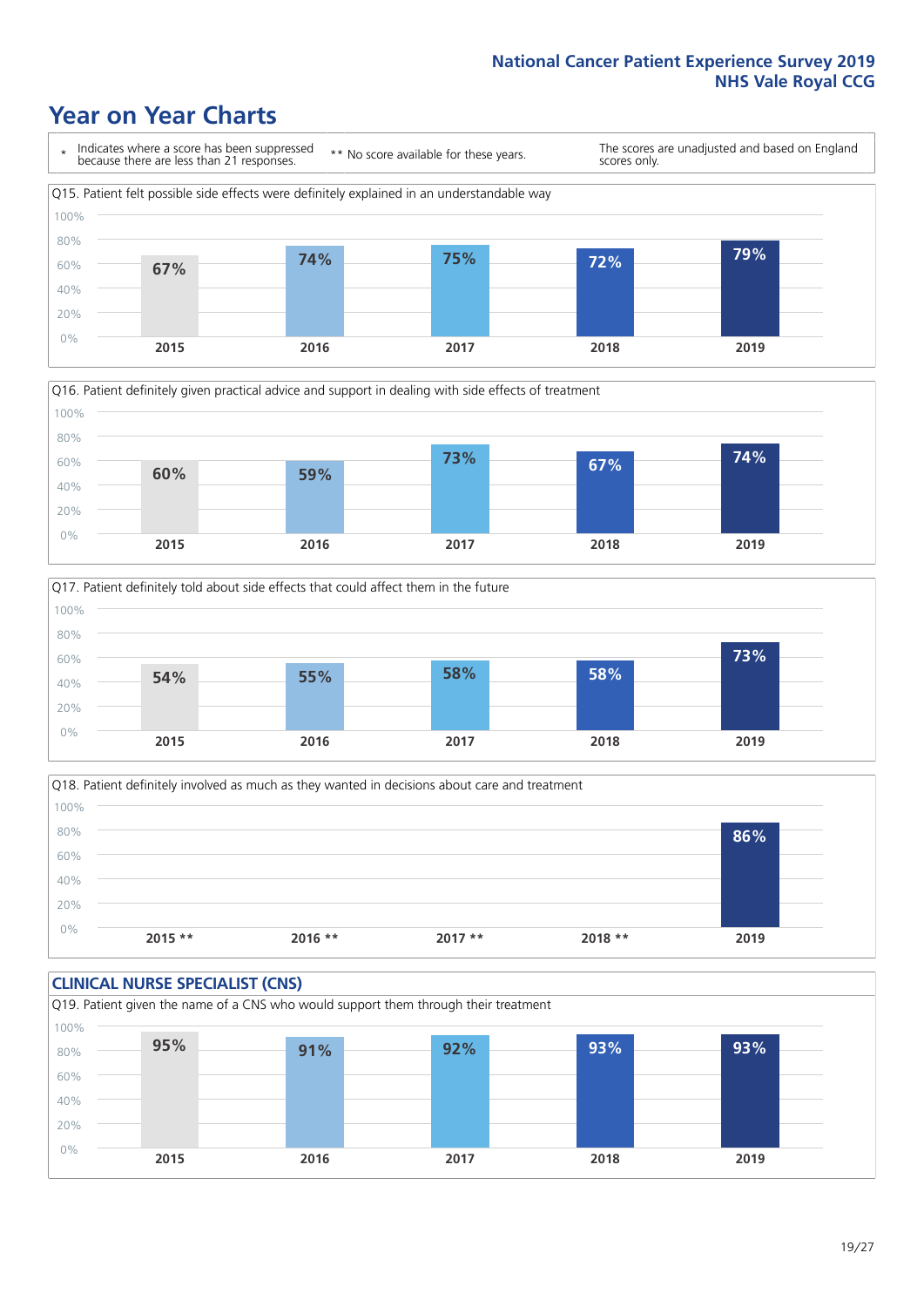### **Year on Year Charts**









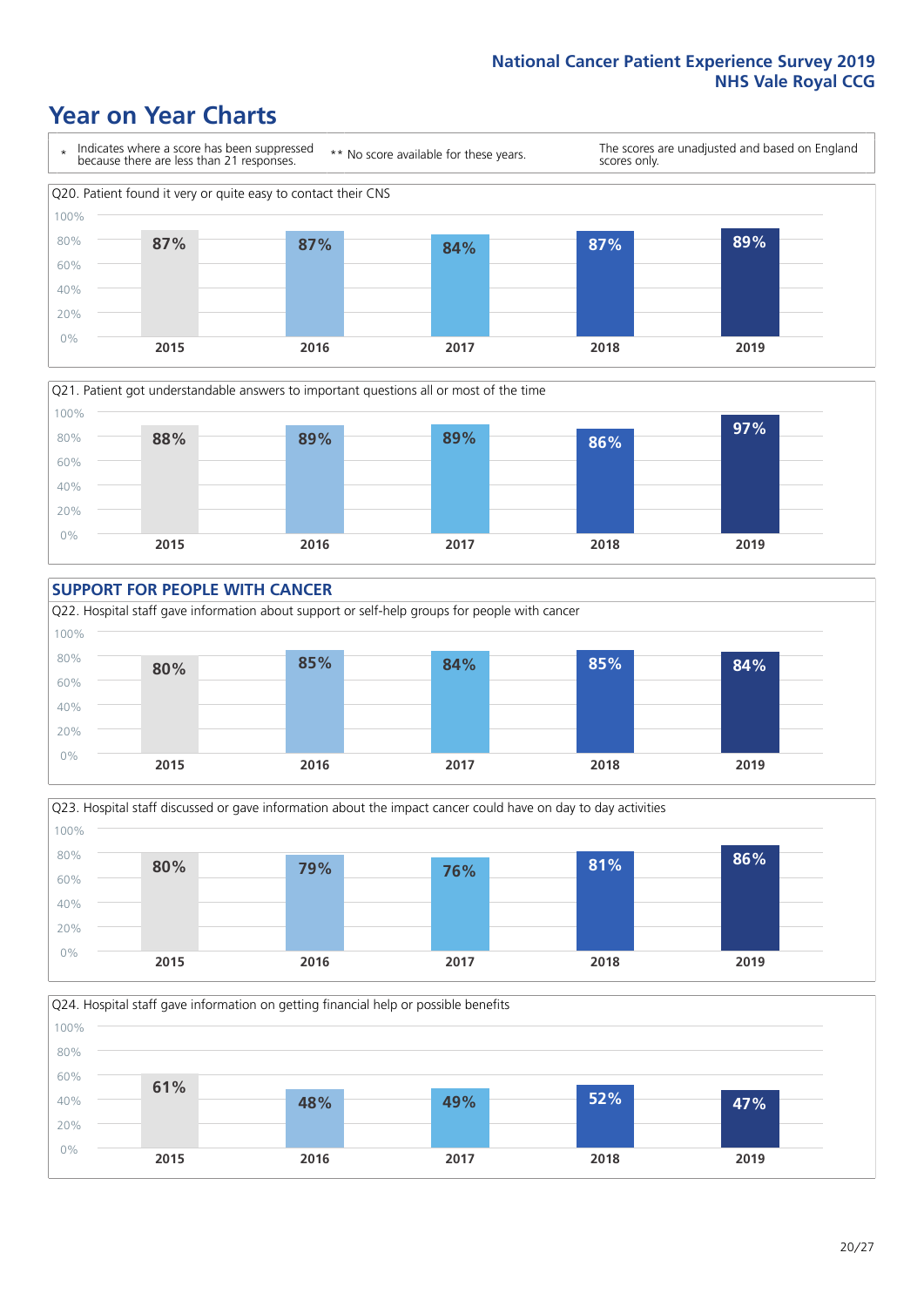### **Year on Year Charts**



#### **OPERATIONS**





#### **HOSPITAL CARE AS AN INPATIENT** Q30. Hospital staff didn't talk in front of patient as if patient wasn't there 0% 20% 40% 60% 80% 100% **2015 \*\* 2016 \*\* 2017 \*\* 2018 \*\* 2019 89%**

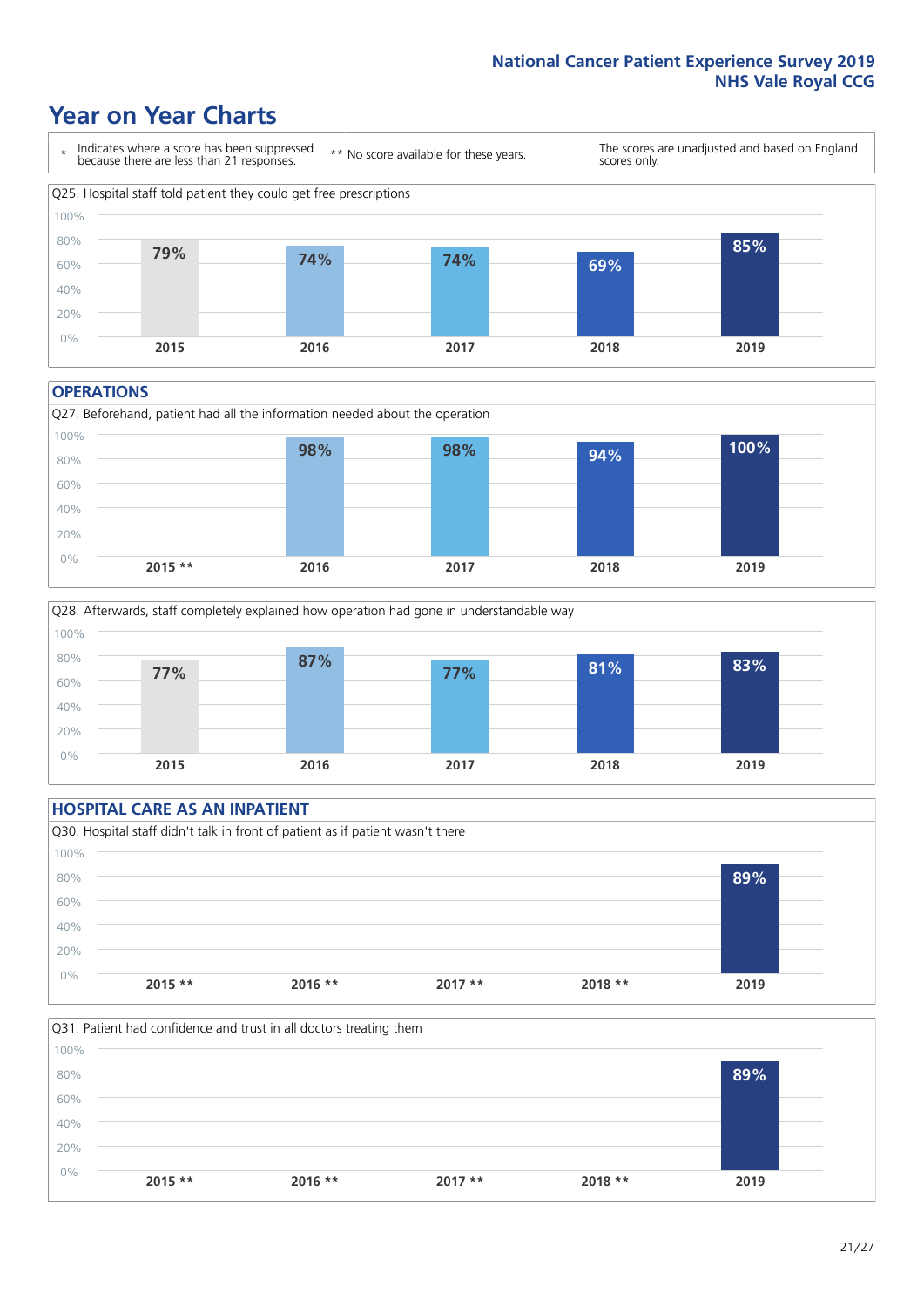### **Year on Year Charts**



![](_page_21_Figure_3.jpeg)

![](_page_21_Figure_4.jpeg)

![](_page_21_Figure_5.jpeg)

![](_page_21_Figure_6.jpeg)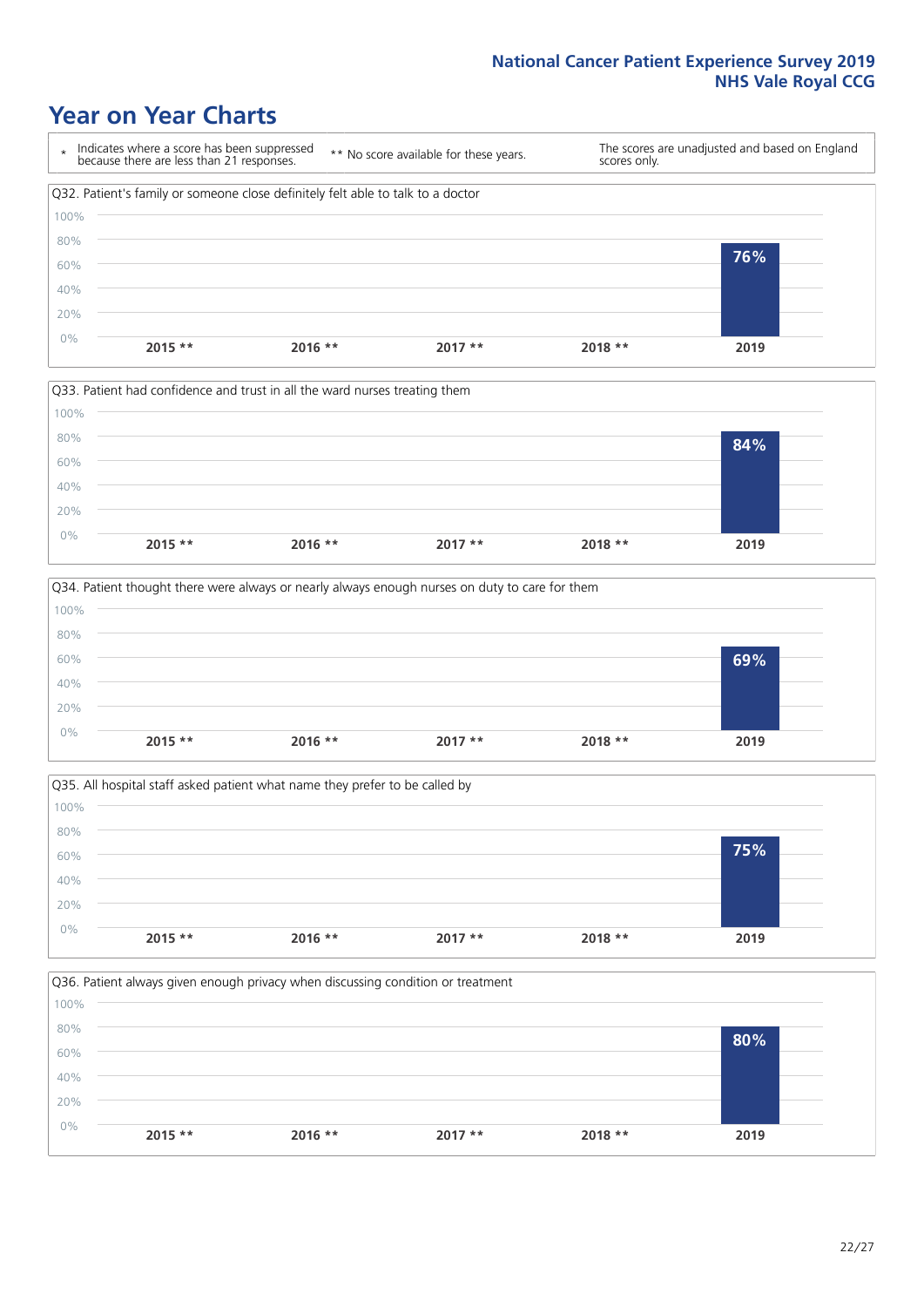### **Year on Year Charts**

\* Indicates where a score has been suppressed because there are less than 21 responses. \*\* No score available for these years. The scores are unadjusted and based on England scores only. Q37. Patient definitely found hospital staff to discuss worries or fears during their inpatient visit 0% 20% 40% 60% 80% 100% **2015 \*\* 2016 \*\* 2017 \*\* 2018 \*\* 2019 58%**

![](_page_22_Figure_3.jpeg)

![](_page_22_Figure_4.jpeg)

![](_page_22_Figure_5.jpeg)

![](_page_22_Figure_6.jpeg)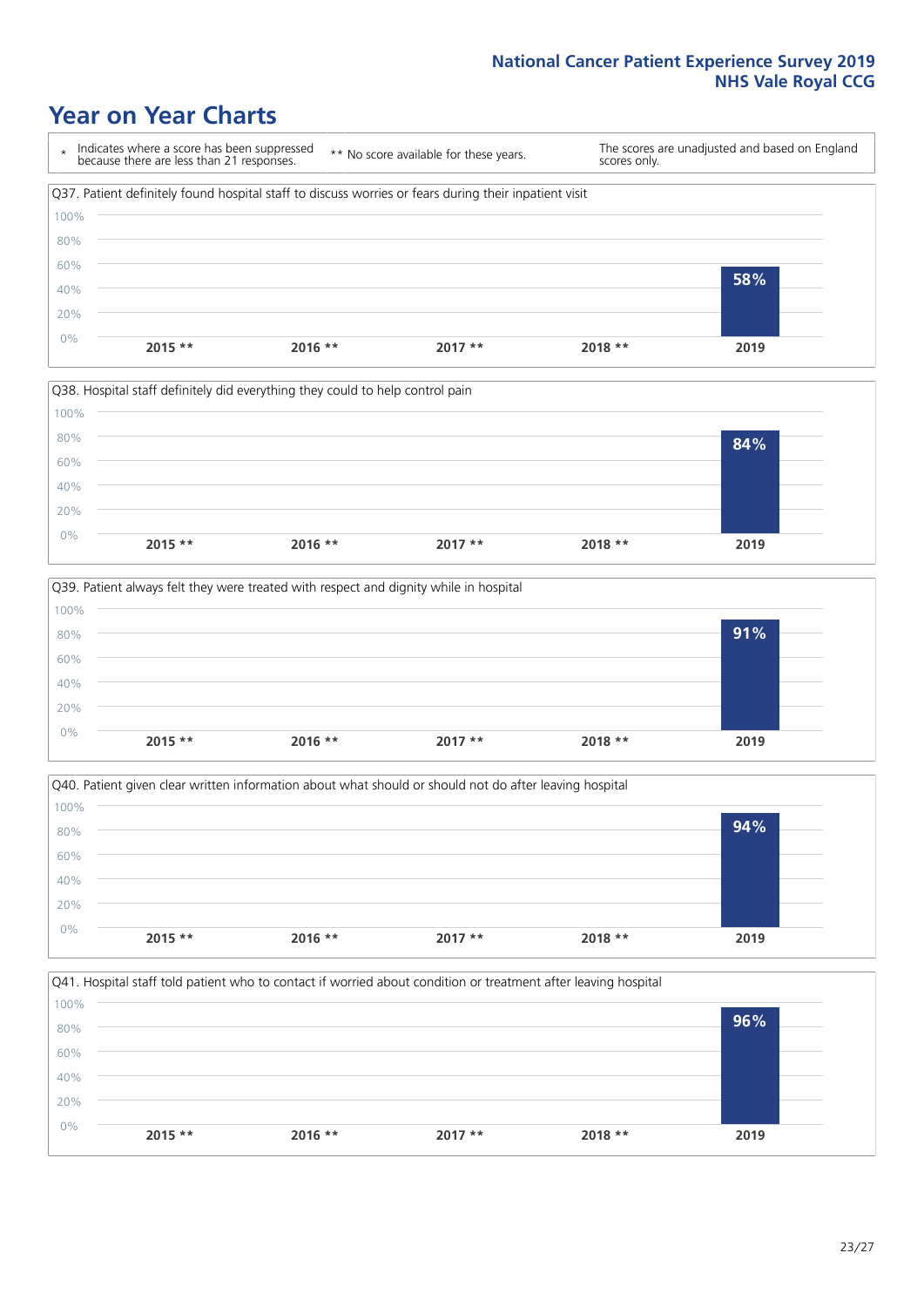### **Year on Year Charts**

\* Indicates where a score has been suppressed because there are less than 21 responses.

\*\* No score available for these years.

The scores are unadjusted and based on England scores only.

#### **HOSPITAL CARE AS A DAY PATIENT / OUTPATIENT**

![](_page_23_Figure_6.jpeg)

![](_page_23_Figure_7.jpeg)

![](_page_23_Figure_8.jpeg)

![](_page_23_Figure_9.jpeg)

![](_page_23_Figure_10.jpeg)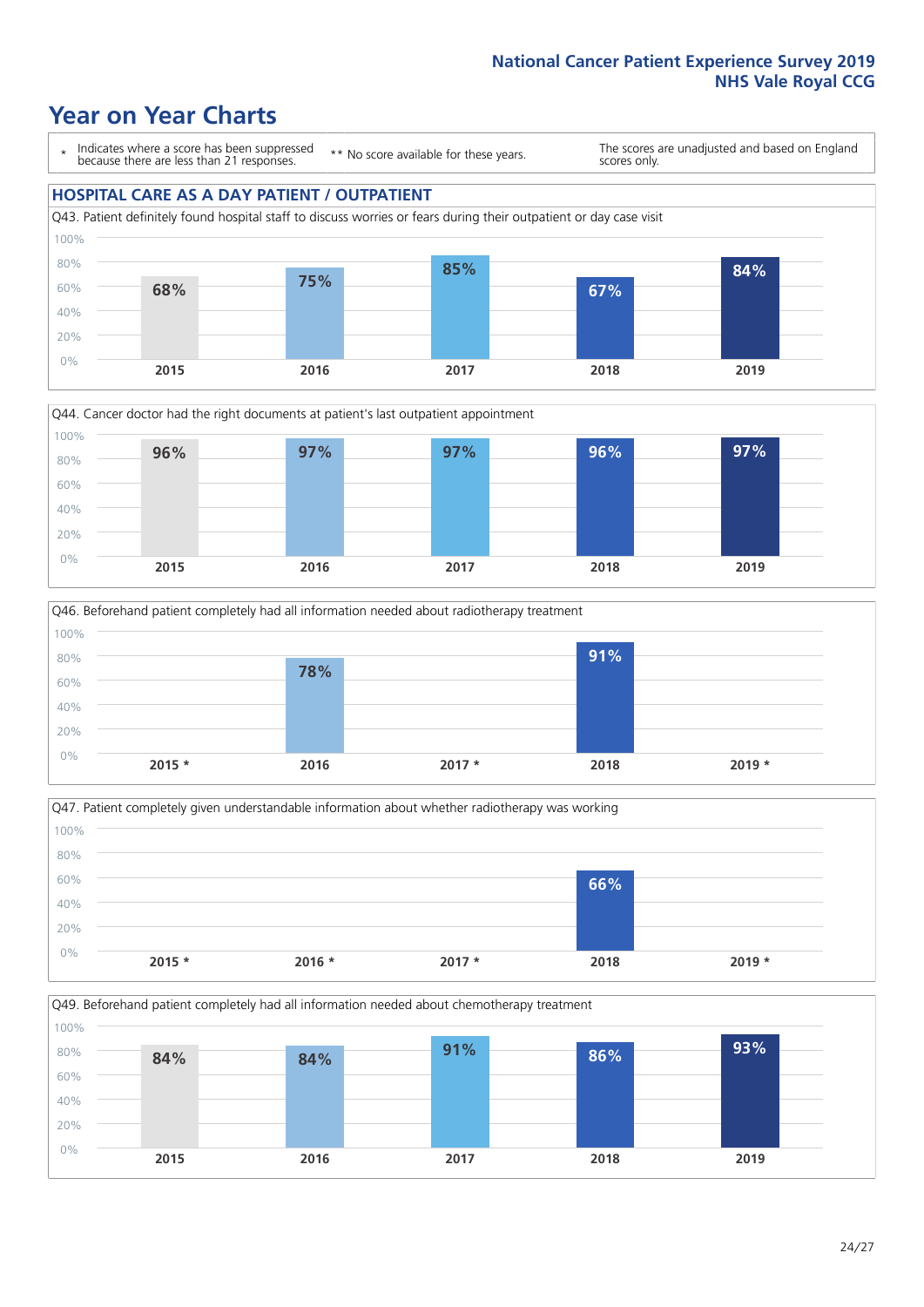### **Year on Year Charts**

\* Indicates where a score has been suppressed because there are less than 21 responses. \*\* No score available for these years. The scores are unadjusted and based on England scores only. Q50. Patient given enough information about whether chemotherapy was working in a completely understandable way 0% 20% 40% 60% 80% 100% **2015 2016 2017 2018 2019 66% 73% 70% 59% 68%**

#### **HOME CARE AND SUPPORT**

![](_page_24_Figure_4.jpeg)

![](_page_24_Figure_5.jpeg)

![](_page_24_Figure_6.jpeg)

![](_page_24_Figure_7.jpeg)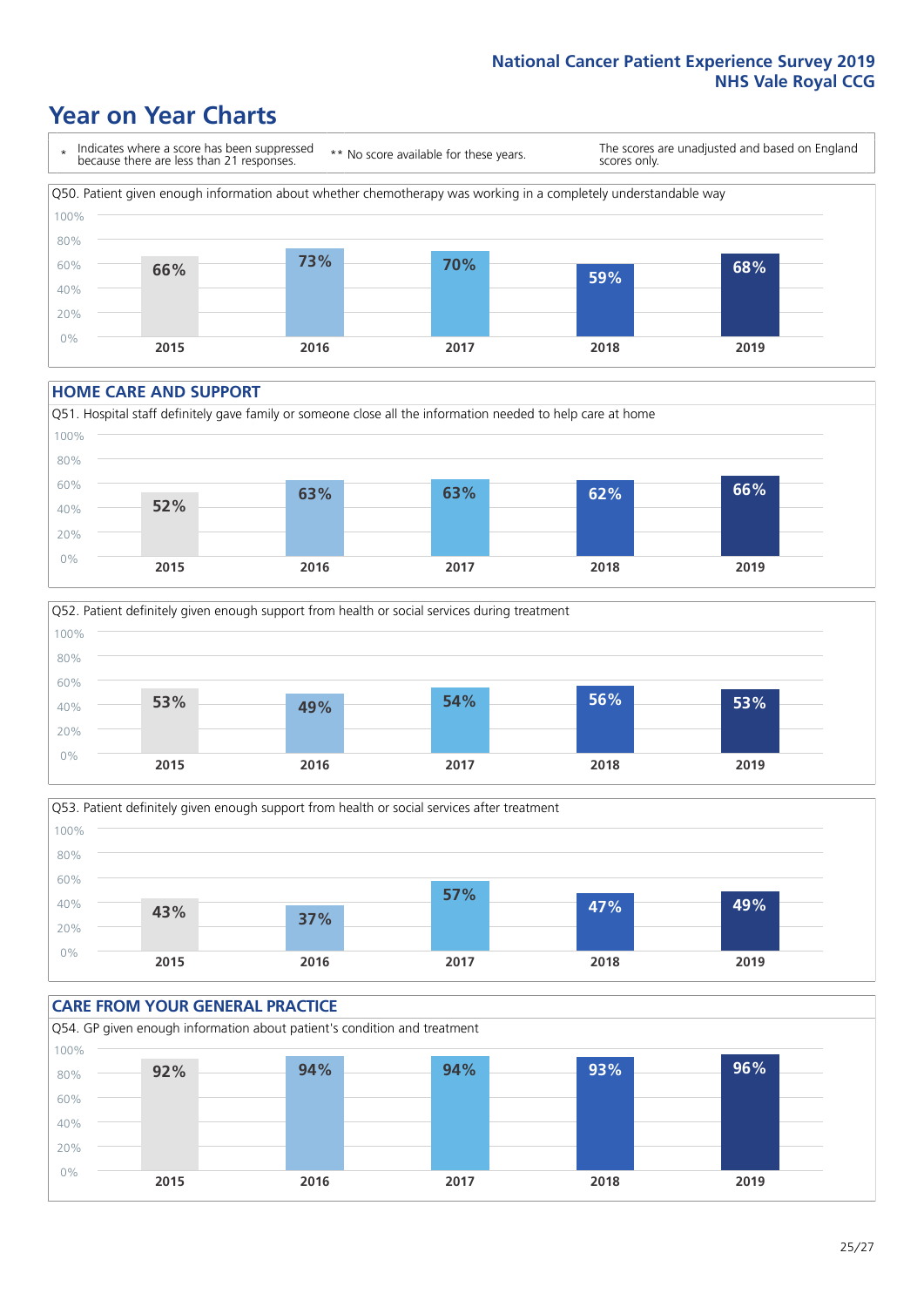### **Year on Year Charts**

\* Indicates where a score has been suppressed because there are less than 21 responses.

\*\* No score available for these years.

The scores are unadjusted and based on England scores only.

![](_page_25_Figure_5.jpeg)

#### **YOUR OVERALL NHS CARE**

![](_page_25_Figure_7.jpeg)

![](_page_25_Figure_8.jpeg)

![](_page_25_Figure_9.jpeg)

Q59. Patient felt length of time for attending clinics and appointments for cancer was about right

![](_page_25_Figure_11.jpeg)